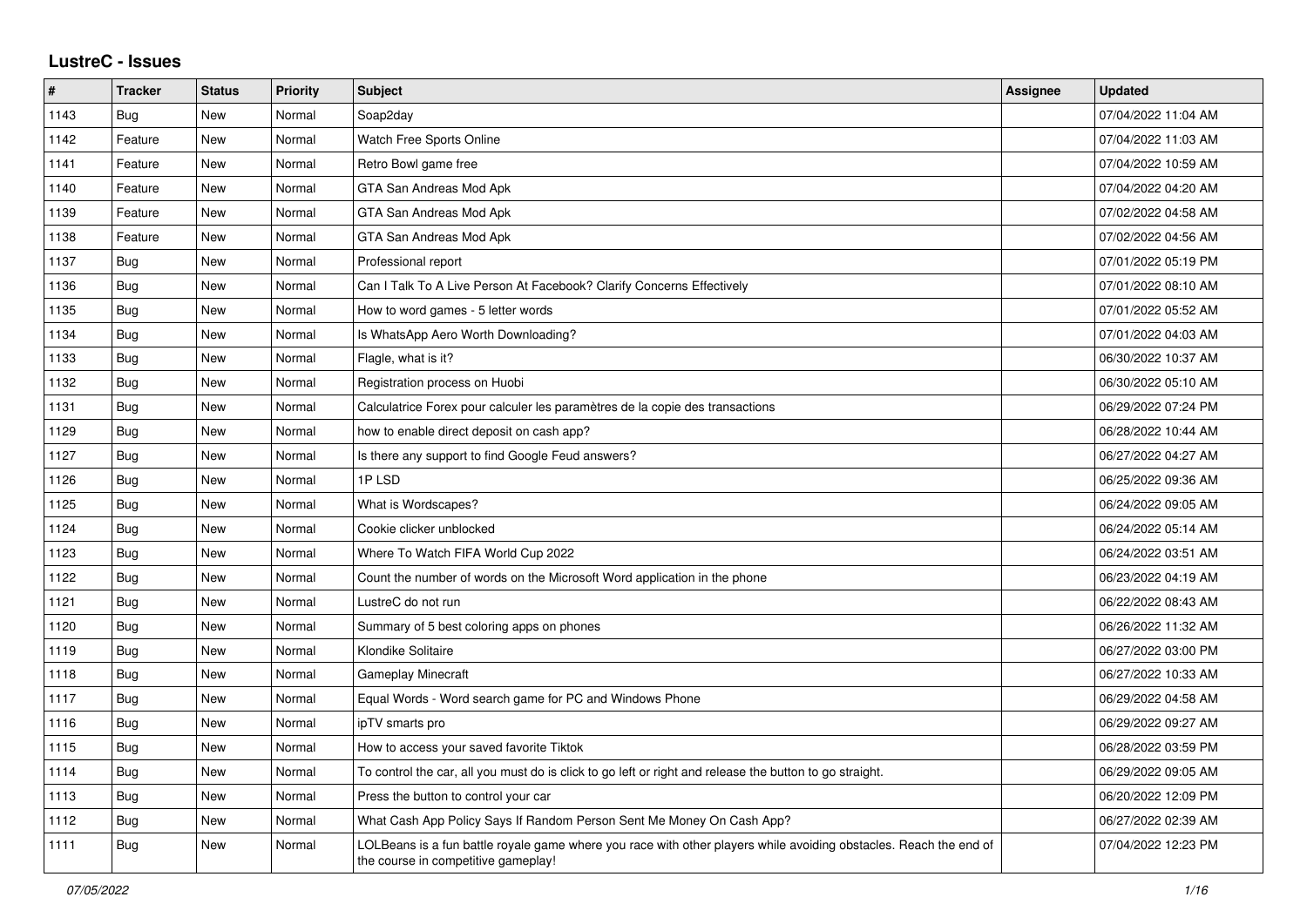| $\vert$ # | <b>Tracker</b> | <b>Status</b> | <b>Priority</b> | Subject                                                              | <b>Assignee</b> | <b>Updated</b>      |
|-----------|----------------|---------------|-----------------|----------------------------------------------------------------------|-----------------|---------------------|
| 1108      | <b>Bug</b>     | New           | Normal          | Six Guns Mod Apk Answers Your Questions                              |                 | 06/26/2022 06:26 PM |
| 1106      | Bug            | New           | Normal          | How Do I Get Cash App ++ Without Confronting Any Technical Glitches? |                 | 06/25/2022 09:53 PM |
| 1105      | Bug            | New           | High            | What is Mahjong online?                                              |                 | 06/28/2022 03:47 AM |
| 1104      | Bug            | New           | Normal          | Idle game fix bug                                                    |                 | 06/26/2022 06:52 PM |
| 1103      | Bug            | New           | Normal          | Idle game fix bug                                                    |                 | 06/25/2022 09:08 PM |
| 1102      | <b>Bug</b>     | New           | Normal          | Charlottesville Travel Guide?                                        |                 | 07/04/2022 12:20 PM |
| 1101      | <b>Bug</b>     | New           | Normal          | How to Delete Cash App History at once?                              |                 | 06/27/2022 01:33 PM |
| 1099      | Feature        | New           | Normal          | Whatsapp Plus - A New Way Of Communicating                           |                 | 06/28/2022 07:57 AM |
| 1098      | <b>Bug</b>     | New           | Normal          | Life of a Fisherman                                                  |                 | 07/03/2022 10:56 PM |
| 1097      | Bug            | New           | Normal          | Race and experience new life.                                        |                 | 06/26/2022 04:22 PM |
| 1096      | Bug            | New           | Normal          | Race and experience new life.                                        |                 | 06/26/2022 06:07 PM |
| 1095      | Feature        | New           | High            | Want to Know the Best CV Makers in Dubai?                            |                 | 06/20/2022 06:29 AM |
| 1094      | Bug            | New           | Normal          | What time does direct deposit hit Cash App?                          |                 | 06/14/2022 03:27 PM |
| 1092      | Bug            | New           | Normal          | Ellison Estate Vineyard                                              |                 | 06/20/2022 12:03 PM |
| 1091      | <b>Bug</b>     | New           | Normal          | Find family fun indoors and outdoors in the Jungfrau Region          |                 | 06/14/2022 09:33 AM |
| 1090      | <b>Bug</b>     | New           | Normal          | Pay Someone To Do My Assignment                                      |                 | 06/11/2022 03:15 PM |
| 1089      | <b>Bug</b>     | New           | Normal          | Pay Someone To Do My Assignment                                      |                 | 06/15/2022 04:44 AM |
| 1087      | Bug            | New           | Normal          | How do new writers start out?                                        |                 | 06/29/2022 10:43 AM |
| 1085      | Feature        | New           | Normal          | dcvghdcc asgdvgd dveduqwv ajdhvwd                                    |                 | 06/09/2022 03:46 PM |
| 1084      | <b>Bug</b>     | New           | Normal          | <b>Trippie Redd</b>                                                  |                 | 06/11/2022 09:05 AM |
| 1083      | <b>Bug</b>     | New           | Normal          | coin base review                                                     |                 | 06/11/2022 09:13 AM |
| 1082      | <b>Bug</b>     | New           | Normal          | Reset chime bank password without phone number                       |                 | 06/15/2022 11:56 AM |
| 1081      | Feature        | New           | Normal          | drift boss- the best driftitng game                                  |                 | 06/15/2022 05:56 AM |
| 1080      | <b>Bug</b>     | New           | Normal          | How to use Math Wallet   Nexo wallet   CoinTiger Exchange            |                 | 06/15/2022 11:56 AM |
| 1079      | <b>Bug</b>     | New           | Normal          | How to get cheap psychology assignment?                              |                 | 06/15/2022 06:00 AM |
| 1078      | <b>Bug</b>     | New           | Normal          | What Bank Is Cash App On Plaid? Find Clarity And Assistance          |                 | 06/15/2022 11:56 AM |
| 1077      | <b>Bug</b>     | New           | Normal          | Les excellentes façons d'utiliser ces images                         |                 | 07/04/2022 07:18 PM |
| 1076      | I Bug          | New           | Normal          | DedicatedHosting4u                                                   |                 | 06/11/2022 09:15 AM |
| 1075      | Feature        | New           | Low             | Enjoy Free Services Of Toomics Mod APK For Android                   |                 | 06/03/2022 10:00 AM |
| 1073      | <b>Bug</b>     | New           | Normal          | <b>Cricut Design Space</b>                                           |                 | 07/01/2022 06:20 AM |
| 1072      | Bug            | New           | Normal          | ij.start canon                                                       |                 | 06/21/2022 06:56 PM |
| 1071      | <b>Bug</b>     | New           | Normal          | Cinema HD Review - Cinemahdv2.net                                    |                 | 06/21/2022 06:54 PM |
| 1070      | Feature        | New           | Normal          | <b>Tableau Consulting Expertise</b>                                  |                 | 06/09/2022 11:50 AM |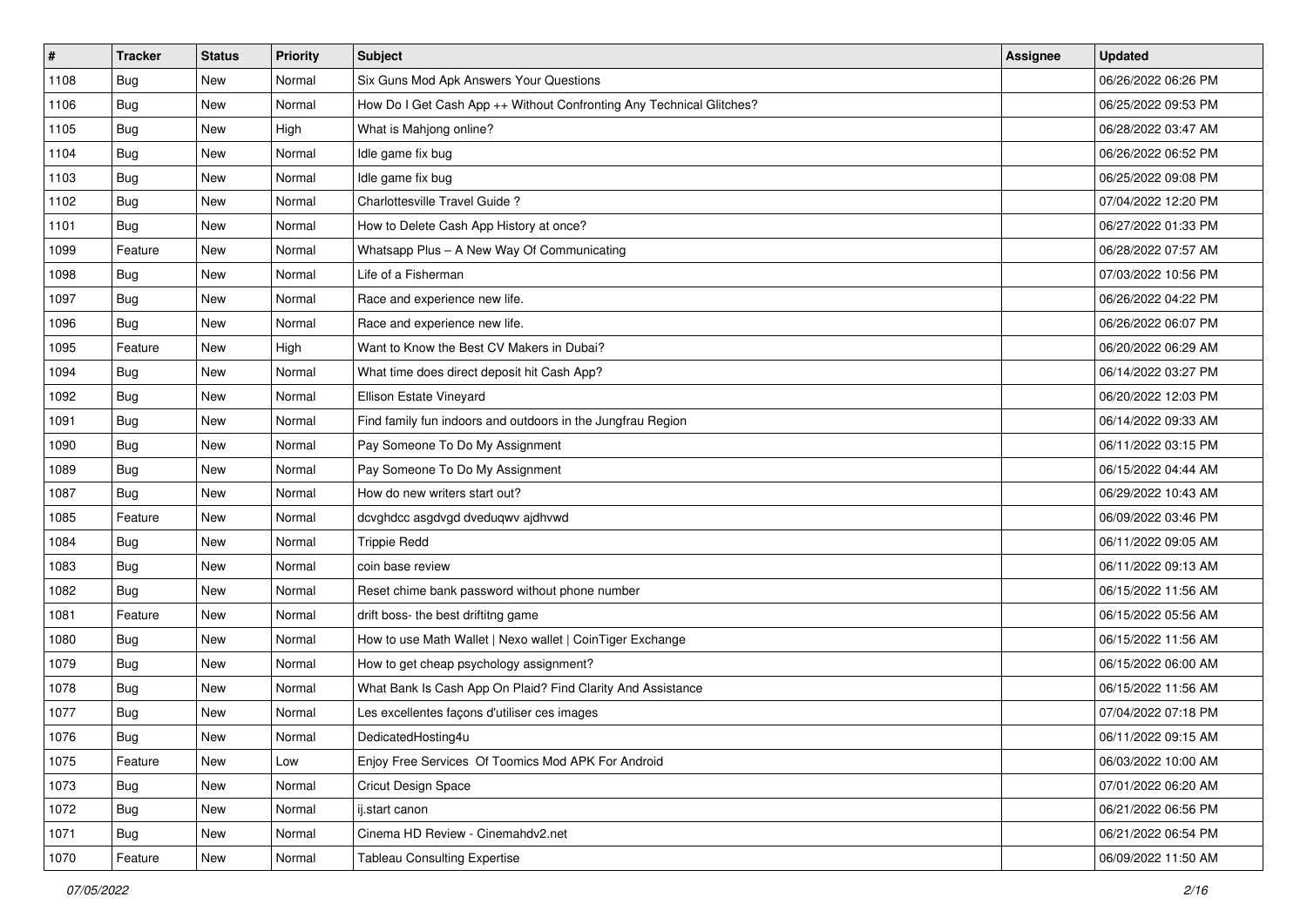| $\vert$ # | <b>Tracker</b> | <b>Status</b> | <b>Priority</b> | Subject                                                                  | <b>Assignee</b> | <b>Updated</b>      |
|-----------|----------------|---------------|-----------------|--------------------------------------------------------------------------|-----------------|---------------------|
| 1069      | <b>Bug</b>     | New           | Normal          | how to get cash app support phone number 24*7 available                  |                 | 06/29/2022 05:37 PM |
| 1068      | <b>Bug</b>     | New           | Normal          | 123.hp.com/laserjet                                                      |                 | 05/31/2022 12:22 PM |
| 1067      | Bug            | New           | Normal          | Cricut.com/setup                                                         |                 | 05/31/2022 12:19 PM |
| 1066      | Feature        | New           | High            | Using the default Routerlogin.net web address for setup                  |                 | 05/31/2022 12:16 PM |
| 1065      | Bug            | New           | Normal          | The top foreign language training game in 2022                           |                 | 06/07/2022 04:05 AM |
| 1063      | <b>Bug</b>     | New           | Normal          | 123.hp.com/laserjet                                                      |                 | 05/28/2022 12:27 PM |
| 1062      | <b>Bug</b>     | New           | Normal          | Cricut.com/setup                                                         |                 | 05/28/2022 12:26 PM |
| 1061      | Bug            | New           | Normal          | Cricut.com/setup                                                         |                 | 05/28/2022 12:24 PM |
| 1060      | <b>Bug</b>     | New           | Normal          | How to Use Panda Helper to Speed Up Your iOS                             |                 | 05/28/2022 09:12 AM |
| 1059      | <b>Bug</b>     | New           | Normal          | 123.hp.com/laserjet                                                      |                 | 05/28/2022 08:29 AM |
| 1058      | Bug            | New           | Normal          | Cricut.com/setup                                                         |                 | 05/28/2022 08:28 AM |
| 1057      | <b>Bug</b>     | New           | Normal          | <b>CCPlay Education Edition APK</b>                                      |                 | 06/07/2022 04:07 AM |
| 1056      | Feature        | New           | Normal          | <b>Online Class Issues</b>                                               |                 | 05/28/2022 12:44 AM |
| 1053      | <b>Bug</b>     | New           | Normal          | Game Geometry Dash                                                       |                 | 05/26/2022 11:30 AM |
| 1052      | Bug            | New           | Normal          | Build Now GG is a new battle royale game.                                |                 | 05/26/2022 04:24 AM |
| 1051      | <b>Bug</b>     | New           | Normal          | Dental Supplies USA                                                      |                 | 06/11/2022 09:20 PM |
| 1050      | Feature        | New           | Normal          | Best Smart Phone Repair in Delhi                                         |                 | 05/25/2022 10:33 AM |
| 1049      | Feature        | New           | Normal          | IT Software Company In Delhi                                             |                 | 05/27/2022 05:24 AM |
| 1048      | Bug            | New           | Normal          | So zeigen Sie ein Instagram-Profilbild an und vergrößern es              |                 | 05/25/2022 06:56 AM |
| 1046      | <b>Bug</b>     | New           | Normal          | 123.hp.com/laserjet                                                      |                 | 05/24/2022 10:46 AM |
| 1045      | Bug            | New           | Normal          | Cricut.com/setup                                                         |                 | 05/24/2022 10:45 AM |
| 1044      | <b>Bug</b>     | New           | Normal          | Can I Disapprove If Random Person Sent Me Money On Cash App?             |                 | 05/26/2022 03:51 PM |
| 1043      | <b>Bug</b>     | New           | Normal          | What Is The Right Way To Troubleshoot Cash App Transfer Failed Problems? |                 | 05/25/2022 01:16 PM |
| 1042      | <b>Bug</b>     | New           | Normal          | How to set up direct deposit on cash app?                                |                 | 05/25/2022 01:17 PM |
| 1041      | <b>Bug</b>     | New           | Normal          | Count words in Word on the computer                                      |                 | 05/27/2022 02:16 PM |
| 1040      | <b>Bug</b>     | New           | Normal          | thabet                                                                   |                 | 05/19/2022 08:05 PM |
| 1039      | <b>Bug</b>     | New           | Normal          | How to Get Tickmill Bonuses for Free                                     |                 | 05/26/2022 05:43 PM |
| 1036      | <b>Bug</b>     | New           | Normal          | <b>VPS Material</b>                                                      |                 | 05/18/2022 09:34 PM |
| 1034      | <b>Bug</b>     | New           | Normal          | Download Teaching Feeling For Android                                    |                 | 05/20/2022 09:25 AM |
| 1033      | <b>Bug</b>     | New           | Normal          | The best slope 2 online games to play right now                          |                 | 05/17/2022 10:55 AM |
| 1032      | <b>Bug</b>     | New           | Normal          | How To Play The Wordle Game                                              |                 | 05/17/2022 10:37 AM |
| 1031      | <b>Bug</b>     | New           | Normal          | <b>IAFT Traders Union</b>                                                |                 | 05/16/2022 03:14 PM |
| 1030      | <b>Bug</b>     | New           | Normal          | <b>IAFT Traders Union</b>                                                |                 | 05/16/2022 03:13 PM |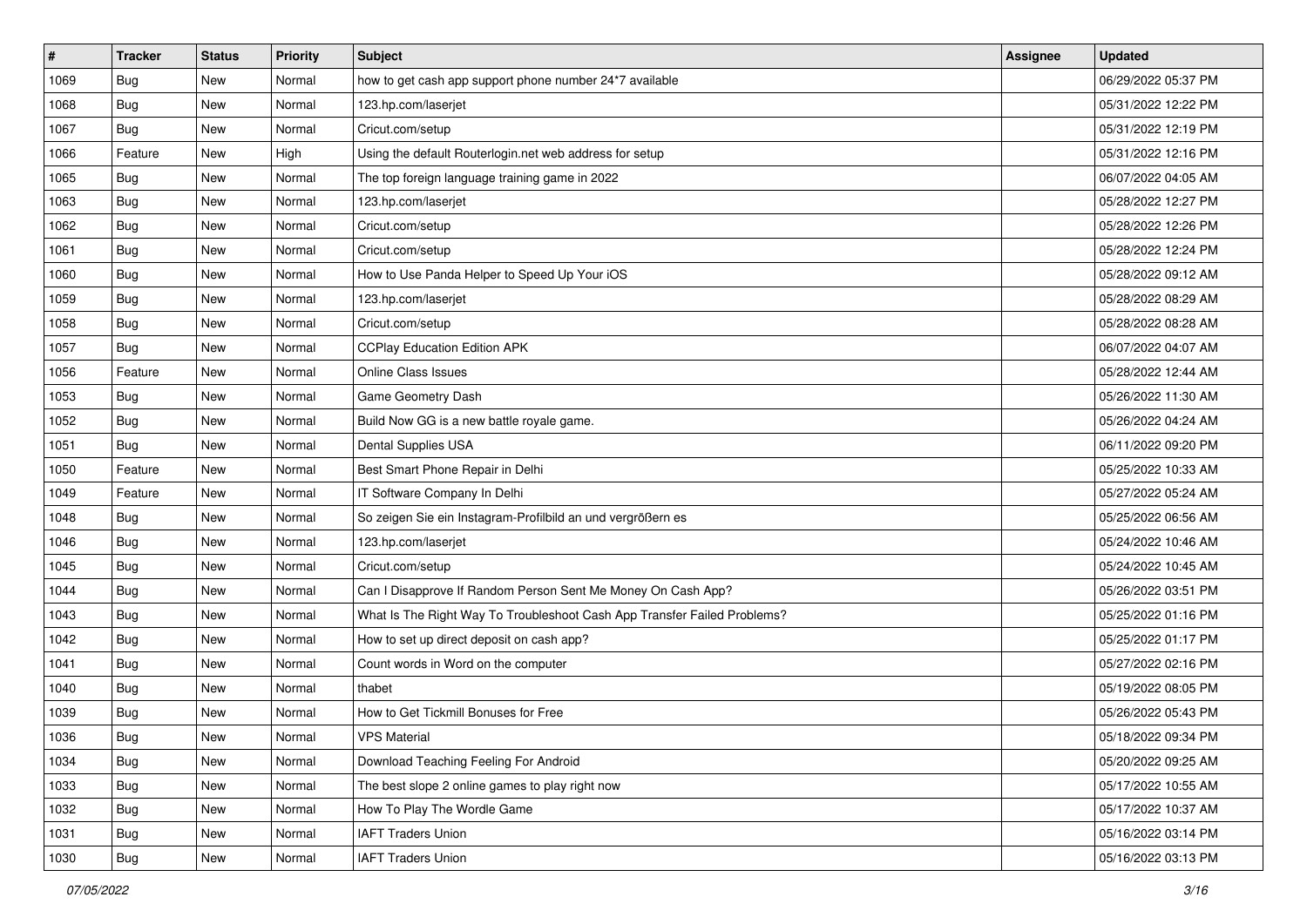| $\vert$ # | <b>Tracker</b> | <b>Status</b> | <b>Priority</b> | <b>Subject</b>                                                             | <b>Assignee</b> | <b>Updated</b>      |
|-----------|----------------|---------------|-----------------|----------------------------------------------------------------------------|-----------------|---------------------|
| 1029      | <b>Bug</b>     | New           | Normal          | 5 Reasons Why People Love Coloring Pages?                                  |                 | 05/16/2022 11:53 AM |
| 1028      | <b>Bug</b>     | New           | Normal          | The Best Free Online Game to Play with Friends                             |                 | 05/16/2022 05:00 AM |
| 1027      | Bug            | New           | Normal          | Word hurdle: Viral and Fun Online Game                                     |                 | 06/25/2022 06:13 PM |
| 1026      | <b>Bug</b>     | New           | Normal          | New Puzzle Game for All Age - Dordle                                       |                 | 06/25/2022 06:17 PM |
| 1025      | Bug            | New           | Normal          | how to change the logo in wordpress                                        |                 | 06/25/2022 06:20 PM |
| 1024      | <b>Bug</b>     | New           | Normal          | How to choose the right broker                                             |                 | 06/25/2022 06:23 PM |
| 1023      | Bug            | New           | Normal          | Questions That Are Typically Asked About Trap The Cat                      |                 | 05/14/2022 03:51 AM |
| 1022      | <b>Bug</b>     | New           | Normal          | 123.hp.com/laserjet                                                        |                 | 05/13/2022 01:25 PM |
| 1021      | <b>Bug</b>     | New           | Normal          | Cricut.com/setup                                                           |                 | 05/26/2022 12:21 AM |
| 1020      | <b>Bug</b>     | New           | Normal          | Cricut.com/setup                                                           |                 | 05/13/2022 11:14 AM |
| 1019      | <b>Bug</b>     | New           | Normal          | Cricut.com/setup                                                           |                 | 05/13/2022 11:13 AM |
| 1018      | <b>Bug</b>     | New           | Normal          | So erhalten Sie ein kostenloses Hörbuch                                    |                 | 07/04/2022 03:37 AM |
| 1016      | Bug            | New           | Normal          | Klondike Solitaire                                                         |                 | 05/12/2022 09:03 AM |
| 1015      | Bug            | New           | Normal          | Is it possible to send books for free?                                     |                 | 05/11/2022 04:05 PM |
| 1014      | Bug            | New           | Normal          | how to get chime routing and account number ? chime routing number florida |                 | 05/11/2022 12:42 PM |
| 1013      | Bug            | New           | Normal          | ij.start canon                                                             |                 | 05/11/2022 11:31 AM |
| 1012      | <b>Bug</b>     | New           | Normal          | Cricut.com/setup                                                           |                 | 05/11/2022 11:30 AM |
| 1011      | Bug            | New           | Normal          | Summary of 10 best coloring apps on phones                                 |                 | 05/11/2022 10:58 AM |
| 1009      | Bug            | New           | Normal          | How to change routing number on Cash App?                                  |                 | 05/11/2022 07:13 AM |
| 1008      | Bug            | New           | Normal          | Who was the first black woman to anchor a newscast?                        |                 | 05/10/2022 03:13 PM |
| 1007      | Bug            | New           | Normal          | "ij.start canon                                                            |                 | 05/18/2022 10:40 AM |
| 1006      | <b>Bug</b>     | New           | Normal          | Cricut.com/setup                                                           |                 | 05/10/2022 01:22 PM |
| 1005      | Bug            | New           | High            | Nursing Assignment Help in UK                                              |                 | 05/13/2022 05:33 PM |
| 1004      | <b>Bug</b>     | New           | Normal          | you get to pinch and drag a man with a very flexible face                  |                 | 05/10/2022 10:59 AM |
| 1002      | Bug            | New           | Normal          | Chemistry Assignment Help                                                  |                 | 06/04/2022 09:58 AM |
| 1001      | <b>Bug</b>     | New           | Normal          | Venmo Keep Saying Error?                                                   |                 | 06/27/2022 02:20 AM |
| 999       | Bug            | New           | Normal          | Is there a way to find Google Feud answers?                                |                 | 06/28/2022 01:27 AM |
| 998       | I Bug          | New           | Normal          | Is It Hard to Solve Wordle An                                              |                 | 06/27/2022 12:24 AM |
| 997       | Bug            | New           | Normal          | 123.hp.com/laserjet                                                        |                 | 06/28/2022 09:48 AM |
| 996       | <b>Bug</b>     | New           | Normal          | Cricut.com/setup                                                           |                 | 06/27/2022 07:12 AM |
| 995       | Feature        | New           | Normal          | "ij.start canon                                                            |                 | 06/27/2022 01:29 PM |
| 994       | Feature        | New           | Normal          | Cricut.com/setup                                                           |                 | 07/04/2022 09:23 AM |
| 993       | <b>Bug</b>     | New           | Normal          | IO Games Free Online                                                       |                 | 06/26/2022 09:41 AM |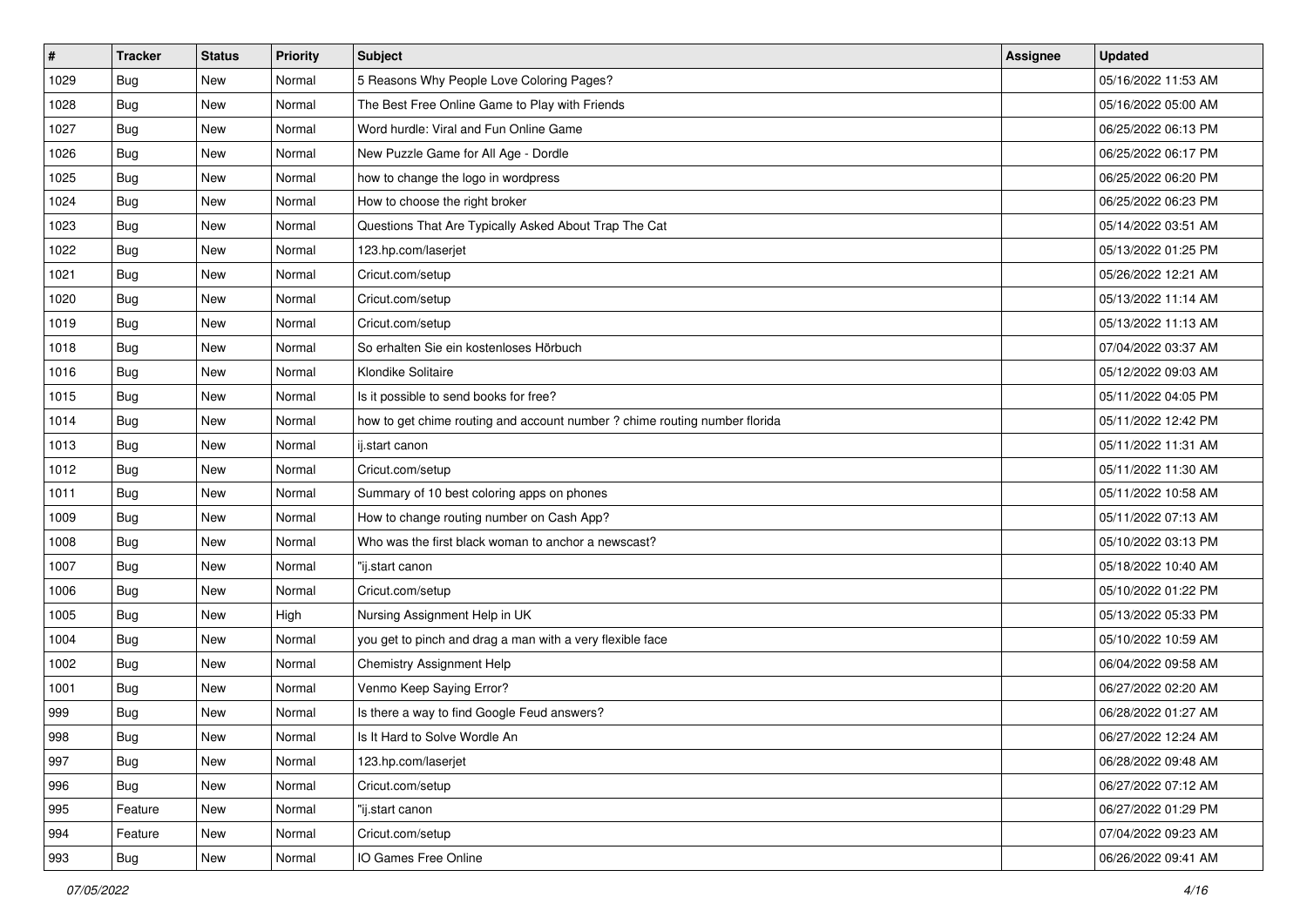| #   | <b>Tracker</b> | <b>Status</b> | <b>Priority</b> | <b>Subject</b>                                                                         | <b>Assignee</b> | <b>Updated</b>      |
|-----|----------------|---------------|-----------------|----------------------------------------------------------------------------------------|-----------------|---------------------|
| 992 | <b>Bug</b>     | New           | Normal          | So vergrößern Sie Ihr Instagram-Profilbild                                             |                 | 06/26/2022 11:29 PM |
| 991 | Bug            | New           | Normal          | <b>MDMA MOLLY</b>                                                                      |                 | 05/03/2022 12:03 AM |
| 990 | <b>Bug</b>     | New           | Normal          | Mushrooms                                                                              |                 | 06/26/2022 05:41 AM |
| 989 | <b>Bug</b>     | New           | Normal          | Barewoods Wax Cigar                                                                    |                 | 07/04/2022 07:09 AM |
| 988 | Bug            | New           | Normal          | <b>Medicinal Mushrooms</b>                                                             |                 | 06/27/2022 09:33 AM |
| 987 | <b>Bug</b>     | New           | Normal          | <b>Medicinal Mushrooms</b>                                                             |                 | 06/27/2022 07:13 PM |
| 985 | <b>Bug</b>     | New           | Normal          | Find out the vitality of Facebook Phone Number:                                        |                 | 06/27/2022 05:39 AM |
| 984 | Bug            | New           | Normal          | How to disable, permanently delete Twitter account on phone, PC                        |                 | 07/04/2022 07:11 AM |
| 983 | Bug            | New           | Normal          | Finding issue in tekken 3 game?                                                        |                 | 06/28/2022 03:26 AM |
| 982 | Bug            | New           | Normal          | Five sites that let you download free scenarios for your iPhone                        |                 | 05/07/2022 09:34 PM |
| 981 | Bug            | New           | Normal          | VidMate Mod APK                                                                        |                 | 06/28/2022 11:24 AM |
| 980 | Bug            | New           | Normal          | Free Gas Cards for the Unemployed                                                      |                 | 06/28/2022 02:54 PM |
| 979 | Bug            | New           | Normal          | Free Gas Cards for the Unemployed                                                      |                 | 06/25/2022 09:02 PM |
| 978 | <b>Bug</b>     | New           | Normal          | Delamore Lodge is a place to stay.                                                     |                 | 06/27/2022 04:57 AM |
| 977 | Bug            | New           | Normal          | Fans of the Old Country will like this book.                                           |                 | 07/04/2022 06:54 AM |
| 975 | <b>Bug</b>     | New           | Normal          | Payback 2 Mod APK                                                                      |                 | 05/05/2022 10:56 AM |
| 974 | <b>Bug</b>     | New           | Normal          | Watch NCAA Football Live Streaming Free                                                |                 | 06/26/2022 05:33 PM |
| 973 | Feature        | New           | Normal          | Free NFL Streaming Sites                                                               |                 | 06/28/2022 06:27 AM |
| 972 | <b>Bug</b>     | New           | Normal          | How To Borrow Money From The Cash App? Get To Know About The Same                      |                 | 04/25/2022 07:30 AM |
| 971 | <b>Bug</b>     | New           | Normal          | How Do I Check Balance On Cash App Card With Optimum Ease?                             |                 | 06/27/2022 08:16 PM |
| 970 | <b>Bug</b>     | New           | Normal          | The Amount Of Time Does Cash App Direct Deposit Time Take?                             |                 | 06/26/2022 07:32 PM |
| 969 | Bug            | New           | Normal          | Watch NCAA Football Live Match Free                                                    |                 | 06/28/2022 01:31 PM |
| 968 | Feature        | New           | Normal          | watch nfl online free live streaming                                                   |                 | 06/25/2022 11:52 PM |
| 967 | Feature        | New           | Normal          | stream live nfl games free online                                                      |                 | 06/26/2022 10:09 AM |
| 966 | Bug            | New           | Normal          | How to Download the Filmes                                                             |                 | 06/27/2022 03:25 AM |
| 965 | <b>Bug</b>     | New           | Normal          | Go with cash app customer service to know where I can load my cash app card            |                 | 06/28/2022 04:30 AM |
| 964 | <b>Bug</b>     | New           | Normal          | Can I Fix Cash App Transfer Failed Issues By Adding Sufficient Funds?                  |                 | 07/03/2022 11:10 PM |
| 963 | Feature        | New           | Normal          | Why I am not getting cool cash app card designs- call experts                          |                 | 06/26/2022 07:52 AM |
| 962 | Bug            | New           | Normal          | Kostenlose Hörbücher                                                                   |                 | 06/26/2022 10:45 PM |
| 961 | <b>Bug</b>     | New           | Normal          | TeaTv is an Android                                                                    |                 | 07/05/2022 12:43 AM |
| 959 | <b>Bug</b>     | New           | Normal          | Get connected with cash app team-How to get money off cash app at walmart without card |                 | 06/27/2022 08:52 AM |
| 958 | <b>Bug</b>     | New           | Normal          | Avail Cash app support service to know Sutton bank cash app number                     |                 | 07/04/2022 11:36 AM |
| 957 | <b>Bug</b>     | New           | Normal          | From Where I Can Get Cheap Writing Services?                                           |                 | 04/20/2022 05:06 AM |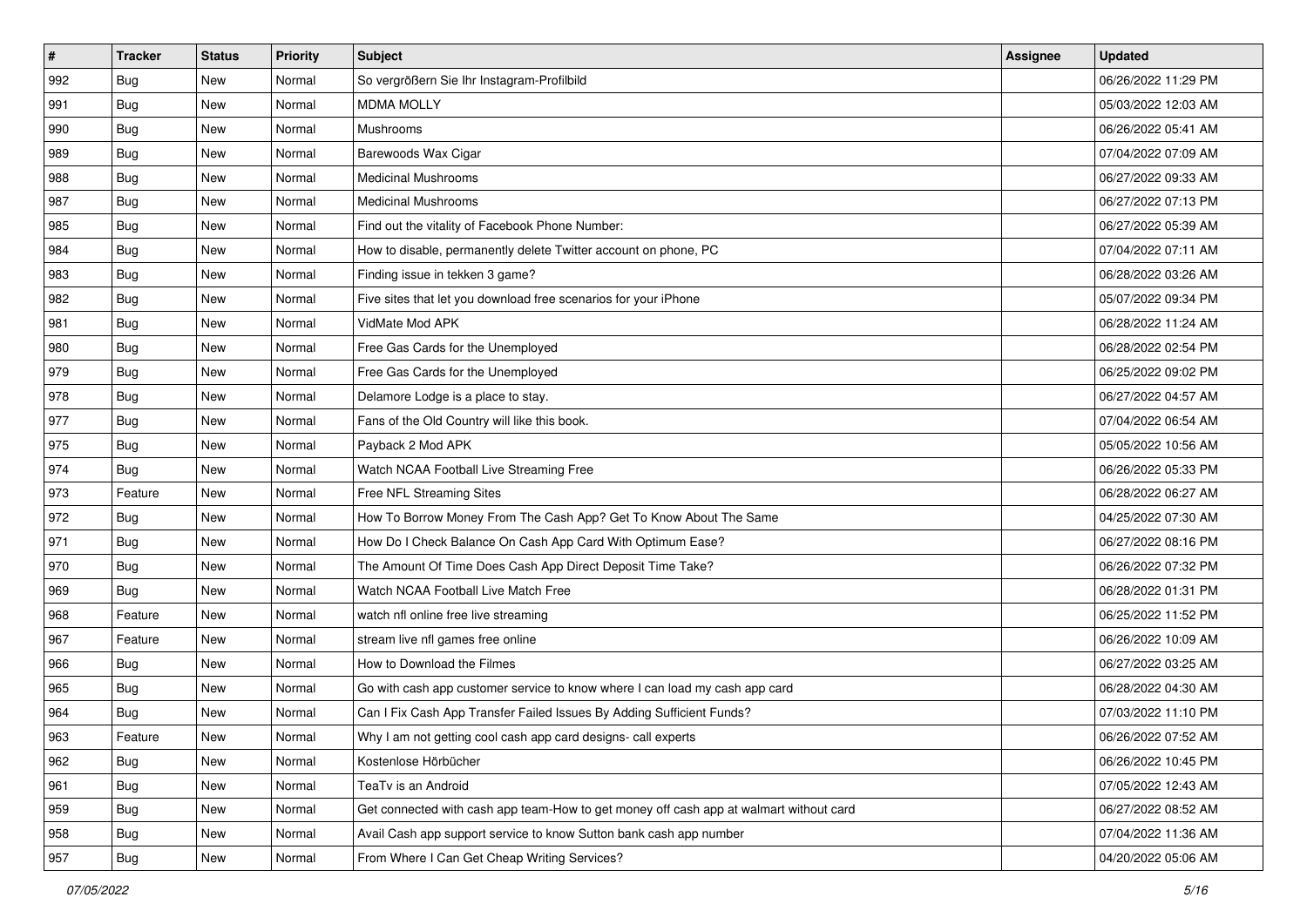| $\vert$ # | <b>Tracker</b> | <b>Status</b> | <b>Priority</b> | Subject                                                                          | <b>Assignee</b> | <b>Updated</b>      |
|-----------|----------------|---------------|-----------------|----------------------------------------------------------------------------------|-----------------|---------------------|
| 956       | <b>Bug</b>     | New           | Normal          | FNF Free Mods Online                                                             |                 | 06/25/2022 09:59 PM |
| 954       | Bug            | New           | Normal          | AZ Screen Recorder Mod                                                           |                 | 07/04/2022 10:08 PM |
| 953       | Bug            | New           | Normal          | Manga Dogs - Read Your Favorite Comics on Your Smartphone                        |                 | 06/27/2022 03:53 PM |
| 952       | <b>Bug</b>     | New           | Normal          | Canon IJ Network Tool                                                            |                 | 06/26/2022 10:35 AM |
| 951       | Bug            | New           | Normal          | Canon.com/ijsetup                                                                |                 | 06/27/2022 07:56 PM |
| 950       | <b>Bug</b>     | New           | Normal          | ij.start canon                                                                   |                 | 07/04/2022 04:29 PM |
| 949       | <b>Bug</b>     | New           | Normal          | <b>Educational Games</b>                                                         |                 | 06/15/2022 09:11 PM |
| 948       | Bug            | New           | Normal          | Canon IJ Network Tool                                                            |                 | 06/27/2022 09:30 PM |
| 947       | <b>Bug</b>     | New           | Normal          | is Disney Now and Disney Plus different?                                         |                 | 04/14/2022 09:53 AM |
| 946       | Bug            | New           | Normal          | What is Plex and Is Plex Legal?                                                  |                 | 06/26/2022 05:23 AM |
| 945       | <b>Bug</b>     | New           | Normal          | TikTok 18 Mod Apk For Your Android                                               |                 | 04/13/2022 09:32 AM |
| 944       | Feature        | New           | Normal          | Canon.com/ijsetup                                                                |                 | 06/27/2022 09:46 AM |
| 943       | Bug            | New           | Normal          | ij.start canon                                                                   |                 | 04/13/2022 08:52 AM |
| 942       | Bug            | New           | Normal          | Canon IJ Network Tool                                                            |                 | 04/13/2022 08:45 AM |
| 941       | <b>Bug</b>     | New           | Normal          | is Disney Now and Disney Plus different?                                         |                 | 06/26/2022 12:10 PM |
| 940       | <b>Bug</b>     | New           | Normal          | What is Plex and Is Plex Legal?                                                  |                 | 07/04/2022 07:54 PM |
| 935       | <b>Bug</b>     | New           | Normal          | MovieBox Pro Apk - Watch Movies and TV Shows on Your Android Phone               |                 | 07/04/2022 03:38 AM |
| 934       | Bug            | New           | Normal          | MovieBox Pro Apk - Watch Movies and TV Shows on Your Android Phone               |                 | 05/10/2022 11:01 AM |
| 933       | Bug            | New           | Normal          | How Can I Watch Movies on My Mobile Phone                                        |                 | 06/24/2022 12:55 AM |
| 932       | <b>Bug</b>     | New           | Normal          | The best epic, long-playing PC games will consume days of your life.             |                 | 05/15/2022 07:44 PM |
| 930       | Bug            | New           | Normal          | The best free games online                                                       |                 | 04/12/2022 09:05 AM |
| 929       | <b>Bug</b>     | New           | Normal          | Canon IJ Network Tool                                                            |                 | 04/12/2022 08:32 AM |
| 928       | Bug            | New           | Normal          | How Does Sutton Bank Cash App Customer Service Help In Answering Your Questions? |                 | 04/12/2022 11:36 AM |
| 927       | Feature        | New           | Normal          | What Is The Right Way To Troubleshoot Cash App Transfer Failed Problems?         |                 | 04/12/2022 05:54 AM |
| 926       | Bug            | New           | Normal          | tavor 7                                                                          |                 | 06/22/2022 05:08 PM |
| 925       | Bug            | New           | Normal          | tavor 7                                                                          |                 | 06/15/2022 03:45 AM |
| 924       | <b>Bug</b>     | New           | Normal          | buy tec 9                                                                        |                 | 04/11/2022 02:54 PM |
| 923       | I Bug          | New           | Normal          | frenchies for sale                                                               |                 | 04/11/2022 02:35 PM |
| 922       | Bug            | New           | Normal          | Why Is The Need For Assignment Writing Services?                                 |                 | 07/04/2022 09:28 PM |
| 921       | <b>Bug</b>     | New           | Normal          | Canon IJ Network Tool                                                            |                 | 04/11/2022 09:00 AM |
| 920       | Bug            | New           | Normal          | Where I Can Get Essay Writing Services?                                          |                 | 04/11/2022 08:35 AM |
| 919       | Feature        | New           | Normal          | How can I check my Cash App card balance by dialing a number?                    |                 | 04/10/2022 09:07 AM |
| 918       | <b>Bug</b>     | New           | Normal          | Antivirus for IOS                                                                |                 | 06/16/2022 10:36 PM |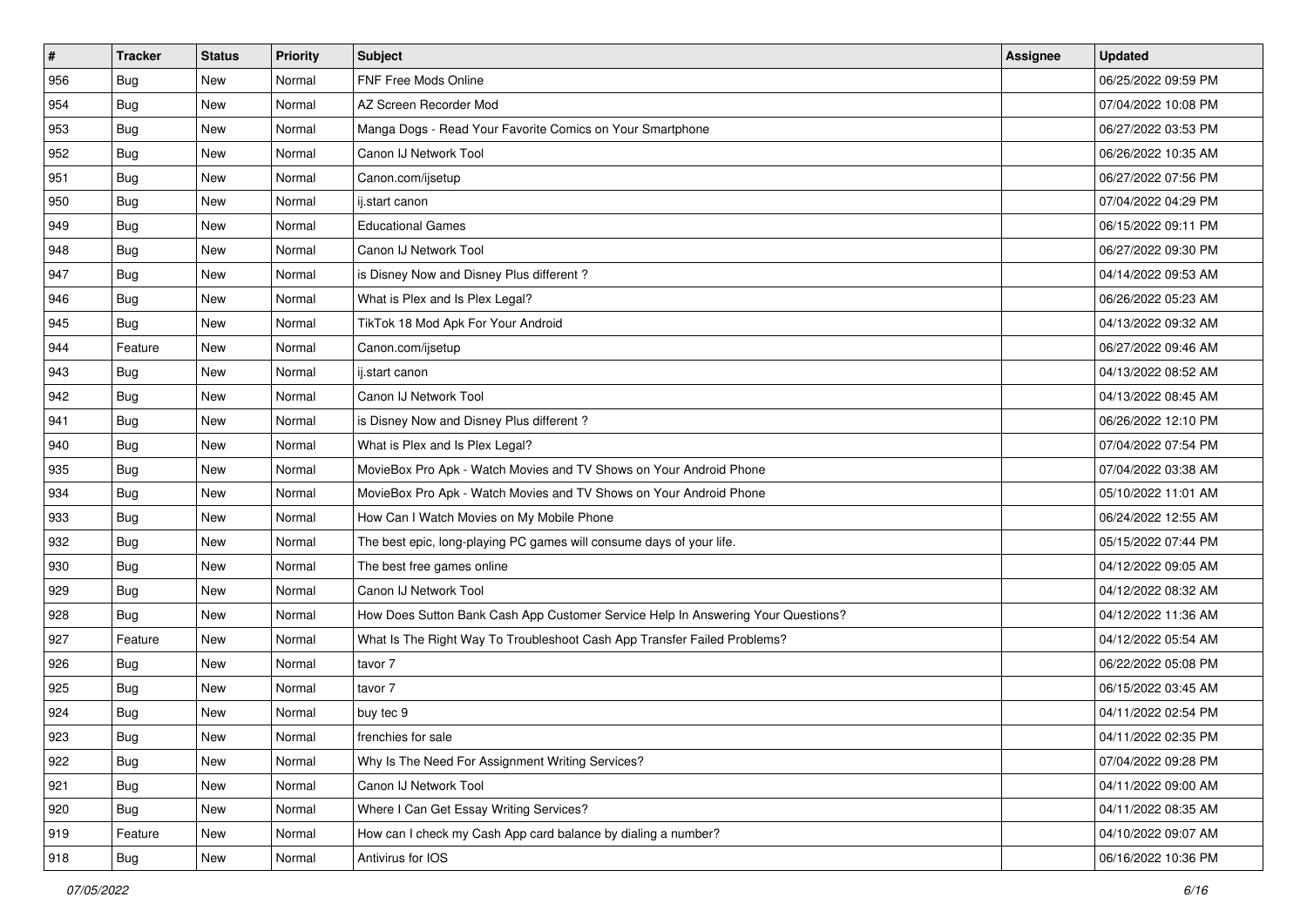| $\vert$ # | <b>Tracker</b> | <b>Status</b> | <b>Priority</b> | Subject                                                                     | Assignee | <b>Updated</b>      |
|-----------|----------------|---------------|-----------------|-----------------------------------------------------------------------------|----------|---------------------|
| 917       | <b>Bug</b>     | New           | Normal          | Random Person Sent Me Money on Cash App-find solution?                      |          | 04/09/2022 12:32 PM |
| 916       | Bug            | New           | Normal          | How long does it take to write a book?                                      |          | 04/07/2022 12:15 PM |
| 915       | Bug            | New           | Normal          | Finance dissertation writing                                                |          | 04/07/2022 09:22 AM |
| 914       | <b>Bug</b>     | New           | Normal          | Wordle: how to play fashion games for free?                                 |          | 04/07/2022 08:30 AM |
| 913       | Bug            | New           | Normal          | Canon IJ Network Tool                                                       |          | 04/07/2022 06:21 AM |
| 912       | Bug            | New           | Normal          | Cuphead Mobile Game Review                                                  |          | 06/09/2022 10:14 AM |
| 911       | Bug            | New           | Normal          | Aluminum Windows & Doors                                                    |          | 04/06/2022 08:10 PM |
| 910       | <b>Bug</b>     | New           | Normal          | Each content looks unisize or not formated                                  |          | 04/06/2022 11:21 AM |
| 909       | Bug            | New           | Normal          | Toca Life World APK                                                         |          | 04/06/2022 04:52 AM |
| 908       | <b>Bug</b>     | New           | Normal          | Toca Life World APK                                                         |          | 04/06/2022 03:18 AM |
| 907       | Bug            | New           | Normal          | Canon IJ Network Tool                                                       |          | 04/04/2022 10:43 AM |
| 906       | <b>Bug</b>     | New           | Normal          | How To Change Cash App From Business To Personal Account For Any Reasons?   |          | 04/04/2022 09:57 AM |
| 905       | Bug            | New           | Normal          | <b>MINI MILITIA MOD APK</b>                                                 |          | 05/19/2022 01:54 PM |
| 904       | Feature        | New           | Normal          | Laora seeck                                                                 |          | 04/20/2022 11:54 AM |
| 903       | Feature        | New           | Normal          | Good game                                                                   |          | 04/11/2022 08:39 AM |
| 902       | Feature        | New           | Normal          | salo717                                                                     |          | 05/18/2022 10:35 AM |
| 901       | Feature        | New           | Normal          | good game ever                                                              |          | 07/02/2022 11:59 PM |
| 900       | Feature        | New           | Normal          | good game ever                                                              |          | 04/02/2022 11:59 AM |
| 898       | <b>Bug</b>     | New           | Normal          | Shadow Fight 2 Mod APK                                                      |          | 04/02/2022 09:17 AM |
| 895       | Bug            | New           | Normal          | Cash App Scams                                                              |          | 06/18/2022 02:36 PM |
| 894       | Feature        | New           | Normal          | Need phd dissertation help in UK                                            |          | 05/30/2022 12:29 PM |
| 893       | Bug            | New           | Normal          | klingeltone                                                                 |          | 04/13/2022 11:06 AM |
| 892       | Bug            | New           | Normal          | Good game                                                                   |          | 07/01/2022 10:25 AM |
| 891       | <b>Bug</b>     | New           | Normal          | The most interesting game today, have you tried it?                         |          | 04/01/2022 09:17 AM |
| 889       | Bug            | New           | Normal          | What is Plex and how it's work?                                             |          | 04/01/2022 09:14 AM |
| 888       | Bug            | New           | Normal          | Is the Fox News Channel on Roku free?                                       |          | 06/28/2022 06:58 PM |
| 887       | <b>Bug</b>     | New           | Normal          | What is Plex and how it's work?                                             |          | 04/01/2022 09:16 AM |
| 886       | <b>Bug</b>     | New           | Normal          | Is the Fox News Channel on Roku free?                                       |          | 07/03/2022 07:14 PM |
| 885       | <b>Bug</b>     | New           | Normal          | How to Install the Tele Latino App For Android                              |          | 03/28/2022 04:10 AM |
| 884       | <b>Bug</b>     | New           | Normal          | Why do Subway Surfers popular                                               |          | 04/01/2022 09:16 AM |
| 883       | <b>Bug</b>     | New           | Normal          | Langweilen Sie sich jemals bei der gleichen alten Schriftart auf Instagram? |          | 04/01/2022 09:16 AM |
| 882       | <b>Bug</b>     | New           | Normal          | How to change bank account on cash app?                                     |          | 04/01/2022 09:16 AM |
| 880       | <b>Bug</b>     | New           | Normal          | Why do Subway Surfers popular                                               |          | 04/01/2022 09:16 AM |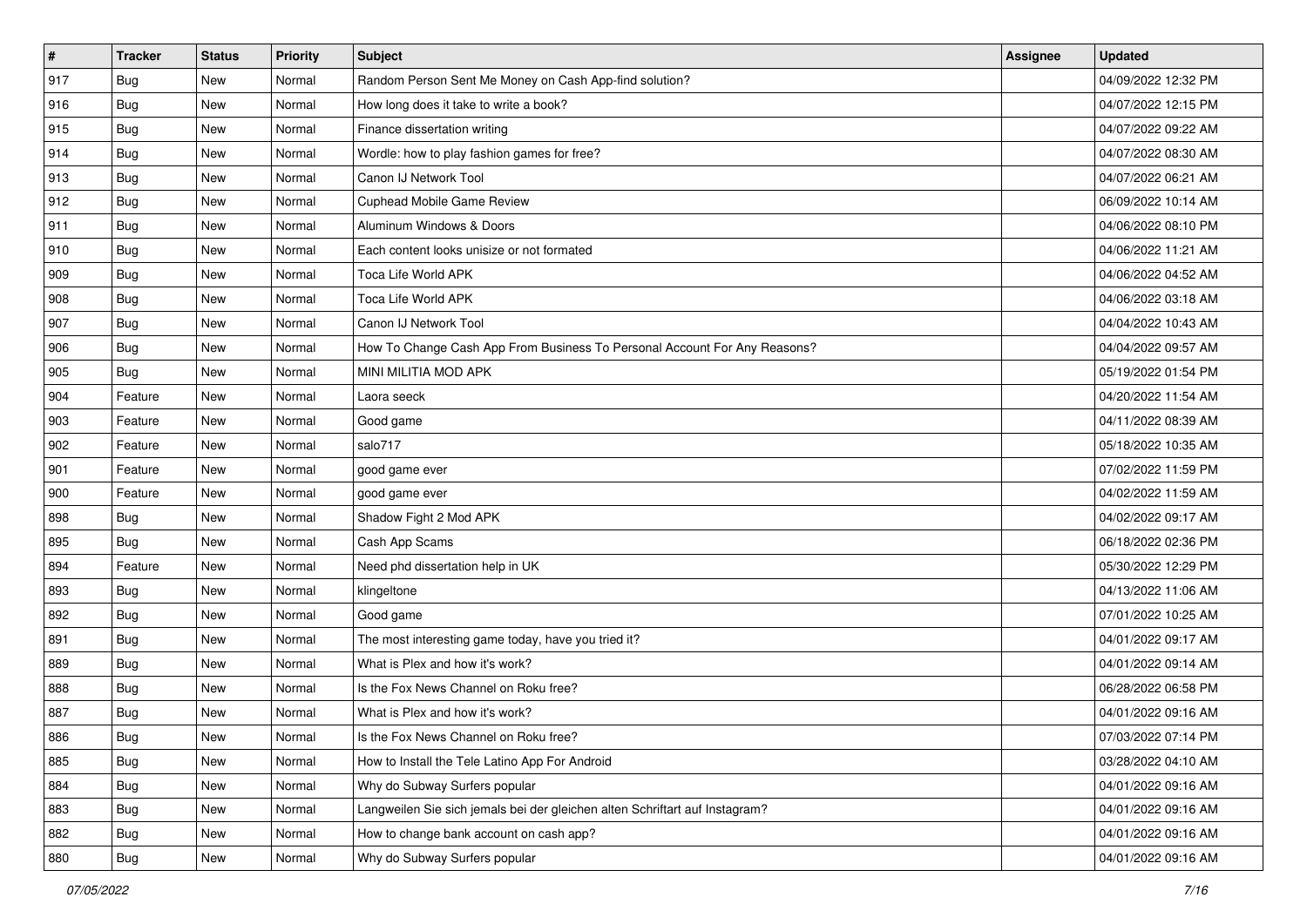| $\vert$ # | <b>Tracker</b> | <b>Status</b> | <b>Priority</b> | Subject                                                                          | <b>Assignee</b> | <b>Updated</b>      |
|-----------|----------------|---------------|-----------------|----------------------------------------------------------------------------------|-----------------|---------------------|
| 879       | Feature        | New           | Normal          | Best Garage Door Repair in Massachusetts                                         |                 | 04/01/2022 09:16 AM |
| 878       | Bug            | New           | Normal          | Wie ist instazoom hilfreich beim Herunterladen von Instagram-Profilbildern       |                 | 04/08/2022 09:28 PM |
| 877       | Feature        | New           | Normal          | <b>Exness Broker Review</b>                                                      |                 | 04/01/2022 09:12 AM |
| 876       | <b>Bug</b>     | New           | Normal          | Download Full-Size Profile Pictures of Your Favorite Users With InstaDP          |                 | 04/01/2022 09:12 AM |
| 875       | <b>Bug</b>     | New           | Normal          | Red ball game                                                                    |                 | 04/01/2022 09:15 AM |
| 874       | <b>Bug</b>     | New           | Normal          | Cómo descargar Minecraft Apk                                                     |                 | 06/26/2022 08:01 AM |
| 873       | Bug            | New           | Normal          | Klingeltöne mp3                                                                  |                 | 04/13/2022 11:03 AM |
| 872       | <b>Bug</b>     | New           | Normal          | Poppy Playtime Horror Game Free                                                  |                 | 04/01/2022 09:11 AM |
| 870       | Bug            | New           | Normal          | Mahjong Solitaire                                                                |                 | 04/01/2022 09:12 AM |
| 869       | <b>Bug</b>     | New           | Normal          | Sonnerie Post Malone 2022                                                        |                 | 04/13/2022 11:05 AM |
| 865       | Bug            | New           | Normal          | Canon IJ Printer Utility                                                         |                 | 05/18/2022 07:24 PM |
| 864       | <b>Bug</b>     | New           | Normal          | Canon IJ Network Tool                                                            |                 | 04/01/2022 09:14 AM |
| 863       | Bug            | New           | Normal          | Canon IJ Network Tool                                                            |                 | 04/01/2022 09:12 AM |
| 862       | <b>Bug</b>     | New           | Normal          | none                                                                             |                 | 04/01/2022 09:11 AM |
| 859       | <b>Bug</b>     | New           | Normal          | Canon IJ Network Tool                                                            |                 | 04/01/2022 09:13 AM |
| 857       | Bug            | New           | Normal          | Welcome to the world of classic retro games                                      |                 | 04/01/2022 09:13 AM |
| 856       | <b>Bug</b>     | New           | Normal          | Online Classes Assistance Help For Student                                       |                 | 04/01/2022 09:13 AM |
| 855       | Bug            | New           | Normal          | Online Classes Assistance Help For Student                                       |                 | 04/01/2022 09:13 AM |
| 854       | <b>Bug</b>     | New           | Normal          | How To Resolve Password Problems Through Facebook Customer Service?              |                 | 04/09/2022 06:11 PM |
| 853       | <b>Bug</b>     | New           | Normal          | what is dr laser                                                                 |                 | 04/01/2022 09:13 AM |
| 852       | <b>Bug</b>     | New           | Normal          | How to cancel your French Bee flight within 24 hours?                            |                 | 04/01/2022 09:13 AM |
| 851       | Bug            | New           | Normal          | Laden Sie den kostenlosen MP3-Klingelton für Ihr Mobiltelefon herunter           |                 | 04/01/2022 09:14 AM |
| 850       | Bug            | New           | Normal          | Puppy Playtime APK Android                                                       |                 | 04/01/2022 09:14 AM |
| 849       | <b>Bug</b>     | New           | Normal          | FutEmax App Apk - Watch Soccer, Fantasy Football, And More On Your Mobile Device |                 | 04/01/2022 09:04 AM |
| 848       | Feature        | New           | Normal          | Online Classes Assistance                                                        |                 | 04/01/2022 08:57 AM |
| 847       | Feature        | New           | Normal          | Canon.com/ijsetup                                                                |                 | 04/01/2022 09:08 AM |
| 846       | Feature        | New           | Normal          | ij.start canon                                                                   |                 | 04/01/2022 08:58 AM |
| 845       | Feature        | New           | Normal          | canon.com/ijsetup                                                                |                 | 04/01/2022 08:58 AM |
| 844       | <b>Bug</b>     | New           | Normal          | To know Chime Routing Number call on the helpline number                         |                 | 04/01/2022 08:58 AM |
| 843       | <b>Bug</b>     | New           | Normal          | Canon IJ Network Tool                                                            |                 | 04/01/2022 08:58 AM |
| 842       | Bug            | New           | Normal          | Join the fun game                                                                |                 | 04/01/2022 08:58 AM |
| 841       | <b>Bug</b>     | New           | Normal          | How do I activate FOX NOW?                                                       |                 | 04/01/2022 08:58 AM |
| 840       | <b>Bug</b>     | New           | Normal          | Is Tubi really free and legal?                                                   |                 | 04/01/2022 08:58 AM |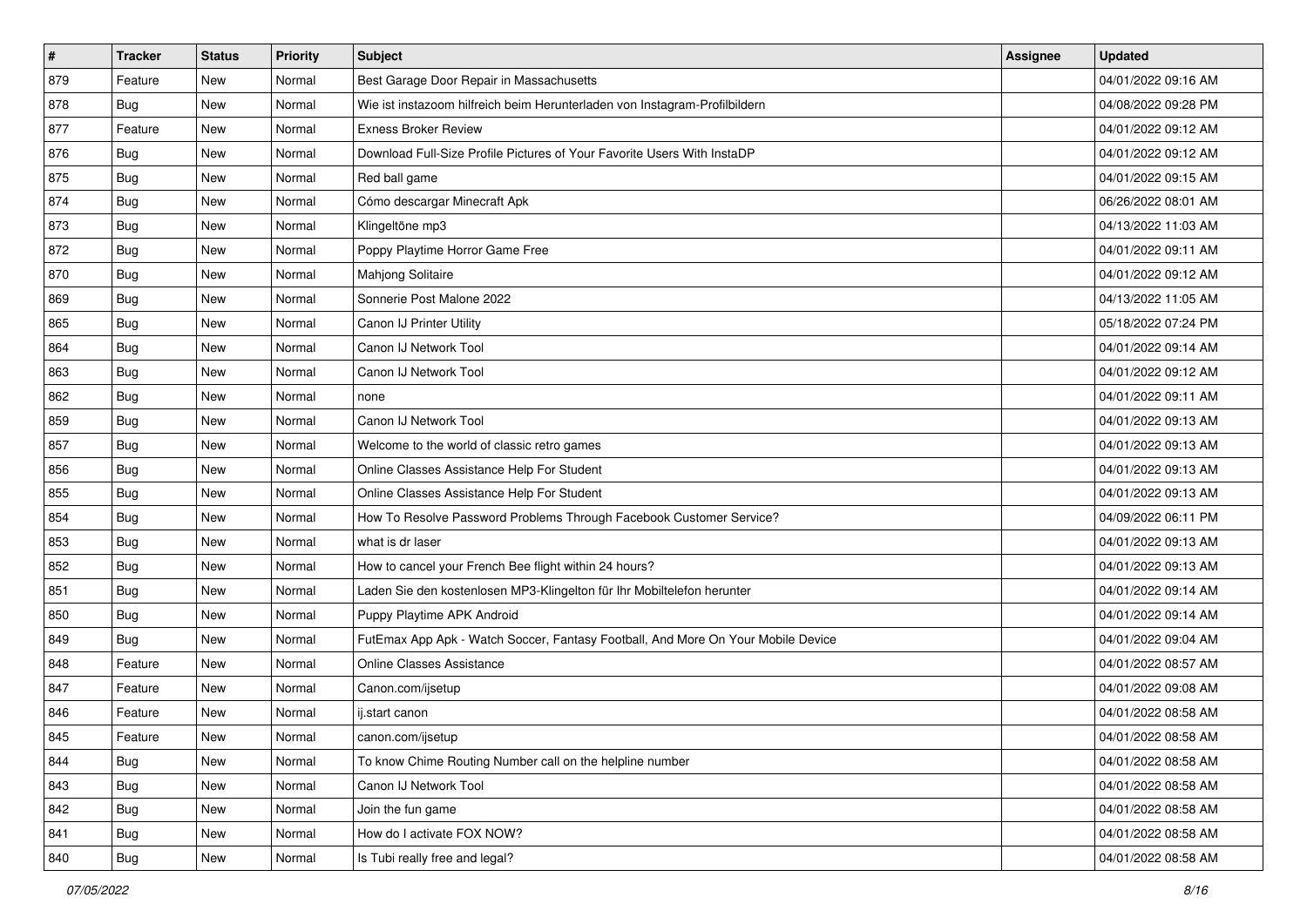| $\sharp$ | <b>Tracker</b> | <b>Status</b> | Priority | <b>Subject</b>                                                | Assignee | <b>Updated</b>      |
|----------|----------------|---------------|----------|---------------------------------------------------------------|----------|---------------------|
| 839      | <b>Bug</b>     | New           | Normal   | How do I activate FOX NOW?                                    |          | 04/01/2022 08:58 AM |
| 838      | <b>Bug</b>     | New           | Normal   | Celebrity Hunter Mod apk - Como instalá-lo                    |          | 04/01/2022 08:58 AM |
| 836      | Bug            | New           | Normal   | What Is The Required Amount To Pay As Cash App Clearance Fee? |          | 04/01/2022 09:00 AM |
| 835      | <b>Bug</b>     | New           | Normal   | Build your strong army with Taming io                         |          | 04/01/2022 08:59 AM |
| 834      | Bug            | New           | Normal   | Grasp the secret to relieve stress and fatigue                |          | 04/01/2022 08:57 AM |
| 833      | <b>Bug</b>     | New           | Normal   | Does Direct Deposit Hit Chime- seek Chime Customer Service    |          | 04/01/2022 08:59 AM |
| 832      | Bug            | New           | Normal   | Choque Royale Mod Apk                                         |          | 04/01/2022 08:59 AM |
| 831      | <b>Bug</b>     | New           | Normal   | Build and shoot                                               |          | 05/29/2022 04:47 PM |
| 830      | Bug            | New           | Normal   | Poppy Playtime APK                                            |          | 06/27/2022 10:31 PM |
| 828      | Bug            | New           | Normal   | Nursery management                                            |          | 06/28/2022 12:10 PM |
| 827      | <b>Bug</b>     | New           | Normal   | Come To Know The Required Steps To Unlock Cash App Account    |          | 04/01/2022 08:59 AM |
| 826      | <b>Bug</b>     | New           | Normal   | How to Dowload MXL TV Premium                                 |          | 05/26/2022 03:34 PM |
| 825      | Bug            | New           | Normal   | Lucky Patcher Download                                        |          | 06/26/2022 06:09 PM |
| 822      | Bug            | New           | Normal   | Dowload Your Boyfriend Game                                   |          | 07/04/2022 11:40 AM |
| 821      | Bug            | New           | Normal   | Nicoo - A Review of the Popular Battle Royale Game            |          | 06/28/2022 08:30 AM |
| 820      | Bug            | New           | Normal   | Metal Slug Apk para Android                                   |          | 07/04/2022 09:47 AM |
| 819      | Bug            | New           | Normal   | Metal Slug Apk para Android                                   |          | 06/27/2022 09:35 AM |
| 817      | Bug            | New           | Normal   | Pacman 30th Anniversary                                       |          | 07/03/2022 11:23 PM |
| 816      | Bug            | New           | Normal   | Play Scribble io fun with everyone                            |          | 07/02/2022 10:43 AM |
| 813      | Feature        | New           | Normal   | Canon.com/ijsetup                                             |          | 06/28/2022 05:15 PM |
| 812      | Feature        | New           | Normal   | canon.com/ijsetup                                             |          | 07/04/2022 08:21 PM |
| 811      | Bug            | New           | Normal   | Canon IJ Network Tool                                         |          | 07/03/2022 03:22 PM |
| 810      | Feature        | New           | Normal   | how to remove viruses from a phone                            |          | 07/04/2022 07:35 PM |
| 809      | Bug            | New           | Normal   | Smash Karts - immerse yourself in the exciting race           |          | 07/04/2022 07:42 PM |
| 808      | Bug            | New           | Normal   | Sinnvolle Guten-Morgen-Grüße                                  |          | 07/03/2022 07:27 PM |
| 807      | <b>Bug</b>     | New           | Normal   | 1v1Battle is a strategic action 'Build and shoot' game        |          | 06/27/2022 06:52 AM |
| 806      | Feature        | New           | Normal   | Go everywhere thanks to mapquest driving directions           |          | 07/03/2022 01:42 AM |
| 804      | Bug            | New           | Normal   | Review                                                        |          | 07/03/2022 10:51 PM |
| 802      | <b>Bug</b>     | New           | Normal   | Who Is an ETL Engineer                                        |          | 07/02/2022 06:40 AM |
| 801      | <b>Bug</b>     | New           | Normal   | Who Is an ETL Engineer                                        |          | 07/02/2022 05:26 AM |
| 800      | Bug            | New           | Normal   | Who Is an ETL Engineer                                        |          | 07/03/2022 02:50 AM |
| 799      | <b>Bug</b>     | New           | Normal   | Who Is an ETL Engineer                                        |          | 07/04/2022 10:42 AM |
| 798      | <b>Bug</b>     | New           | Normal   | Who Is an ETL Engineer                                        |          | 07/04/2022 09:00 PM |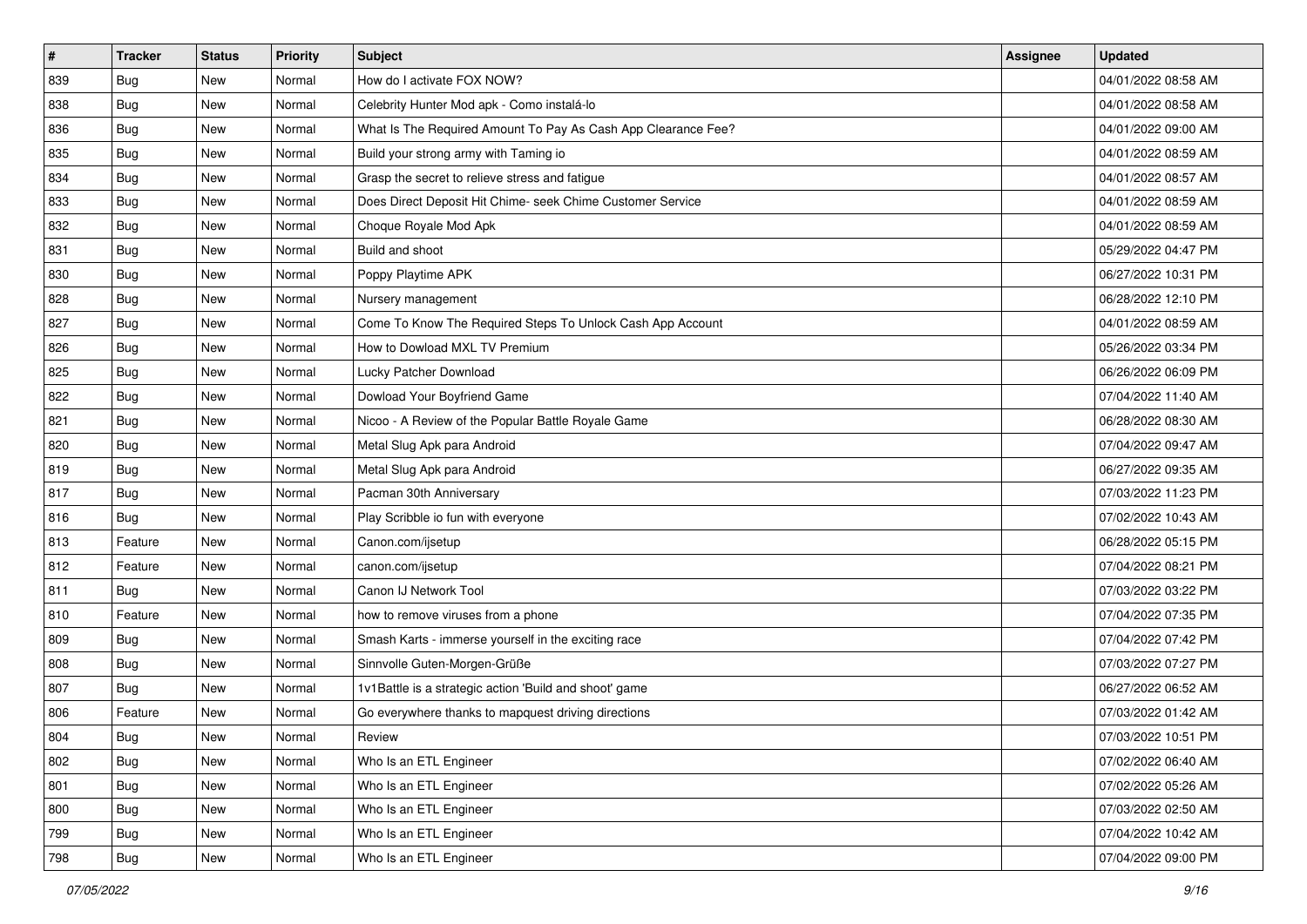| #   | <b>Tracker</b> | <b>Status</b> | <b>Priority</b> | Subject                                                                       | <b>Assignee</b> | <b>Updated</b>      |
|-----|----------------|---------------|-----------------|-------------------------------------------------------------------------------|-----------------|---------------------|
| 796 | <b>Bug</b>     | New           | Normal          | How Does Cash App ++ actually work and What is the process of it              |                 | 07/02/2022 11:27 PM |
| 795 | Bug            | New           | Normal          | Drift Boss - Exciting Race                                                    |                 | 06/26/2022 06:32 PM |
| 794 | Feature        | New           | Normal          | Safe place to buy fifa coins                                                  |                 | 07/02/2022 06:57 AM |
| 792 | <b>Bug</b>     | New           | Normal          | What is Google Camera Mod?                                                    |                 | 06/27/2022 10:20 AM |
| 791 | Bug            | New           | Normal          | Samsnung TV Plus is not working                                               |                 | 04/01/2022 09:03 AM |
| 790 | <b>Bug</b>     | New           | Normal          | My app                                                                        |                 | 04/01/2022 09:03 AM |
| 789 | <b>Bug</b>     | New           | Normal          | Full version                                                                  |                 | 07/04/2022 01:29 PM |
| 788 | Bug            | New           | Normal          | Intro Maker Mod APK                                                           |                 | 07/04/2022 05:14 AM |
| 787 | Bug            | New           | Normal          | Assured Assignment Help                                                       |                 | 07/04/2022 06:28 AM |
| 786 | <b>Bug</b>     | New           | Normal          | Best Assignment Help in Australia & UK                                        |                 | 07/02/2022 01:03 PM |
| 785 | Bug            | New           | Normal          | How To Get Money Off Cash App Without Card Or With A Card?                    |                 | 07/02/2022 07:16 AM |
| 784 | Bug            | New           | Normal          | How To Add Money On Cash App Card And Check The Funds?                        |                 | 07/04/2022 01:54 PM |
| 783 | Bug            | New           | Normal          | How Do I Determine The Reasons And Solutions To Fix Cash App Transfer Failed? |                 | 07/04/2022 06:20 PM |
| 782 | <b>Bug</b>     | New           | Normal          | Comment faire une sonnerie téléphonique                                       |                 | 07/03/2022 09:43 AM |
| 781 | <b>Bug</b>     | New           | Normal          | Free Whatsapp Group to Join                                                   |                 | 07/02/2022 07:28 AM |
| 777 | Bug            | New           | Normal          | Obtain driving instructions using Google Maps.                                |                 | 07/05/2022 01:19 AM |
| 776 | <b>Bug</b>     | New           | Normal          | Wibargain                                                                     |                 | 07/02/2022 09:26 AM |
| 775 | Bug            | New           | Normal          | cash app                                                                      |                 | 02/14/2022 08:20 AM |
| 774 | <b>Bug</b>     | New           | Normal          | Follow proper initiatives                                                     |                 | 07/01/2022 04:41 PM |
| 773 | <b>Bug</b>     | New           | Normal          | Spades - Play online free                                                     |                 | 07/02/2022 08:02 AM |
| 772 | <b>Bug</b>     | New           | Normal          | united airlines baggage policy                                                |                 | 07/04/2022 12:27 AM |
| 771 | <b>Bug</b>     | New           | Normal          | united airlines baggage policy                                                |                 | 07/03/2022 10:28 AM |
| 770 | Bug            | New           | Normal          | Canon IJ Network Tool                                                         |                 | 07/04/2022 11:49 PM |
| 769 | <b>Bug</b>     | New           | Normal          | check my cash app                                                             |                 | 07/04/2022 06:14 AM |
| 768 | <b>Bug</b>     | New           | Normal          | Where can you buy best jackets online?                                        |                 | 07/04/2022 04:44 PM |
| 767 | <b>Bug</b>     | New           | Normal          | apkmod                                                                        |                 | 07/03/2022 11:02 AM |
| 766 | Bug            | New           | Normal          | Pobreflix Mod APK Review                                                      |                 | 07/04/2022 09:29 PM |
| 765 | Bug            | New           | Normal          | Follow proper initiatives to check my cash app                                |                 | 07/04/2022 07:06 PM |
| 764 | <b>Bug</b>     | New           | Normal          | What is available to see what I can watch HBO Max?                            |                 | 07/04/2022 12:11 PM |
| 763 | <b>Bug</b>     | New           | High            | How to Make a Ringtone on Your iPhone                                         |                 | 07/03/2022 02:50 AM |
| 762 | Bug            | New           | Normal          | How To Add Money To A Cash App Card If Struggling With Low Amount?            |                 | 06/29/2022 10:53 AM |
| 760 | <b>Bug</b>     | New           | Normal          | apkmod                                                                        |                 | 06/27/2022 04:13 PM |
| 758 | <b>Bug</b>     | New           | Normal          | How Do I Study Consistently For Hours?                                        |                 | 06/27/2022 12:49 AM |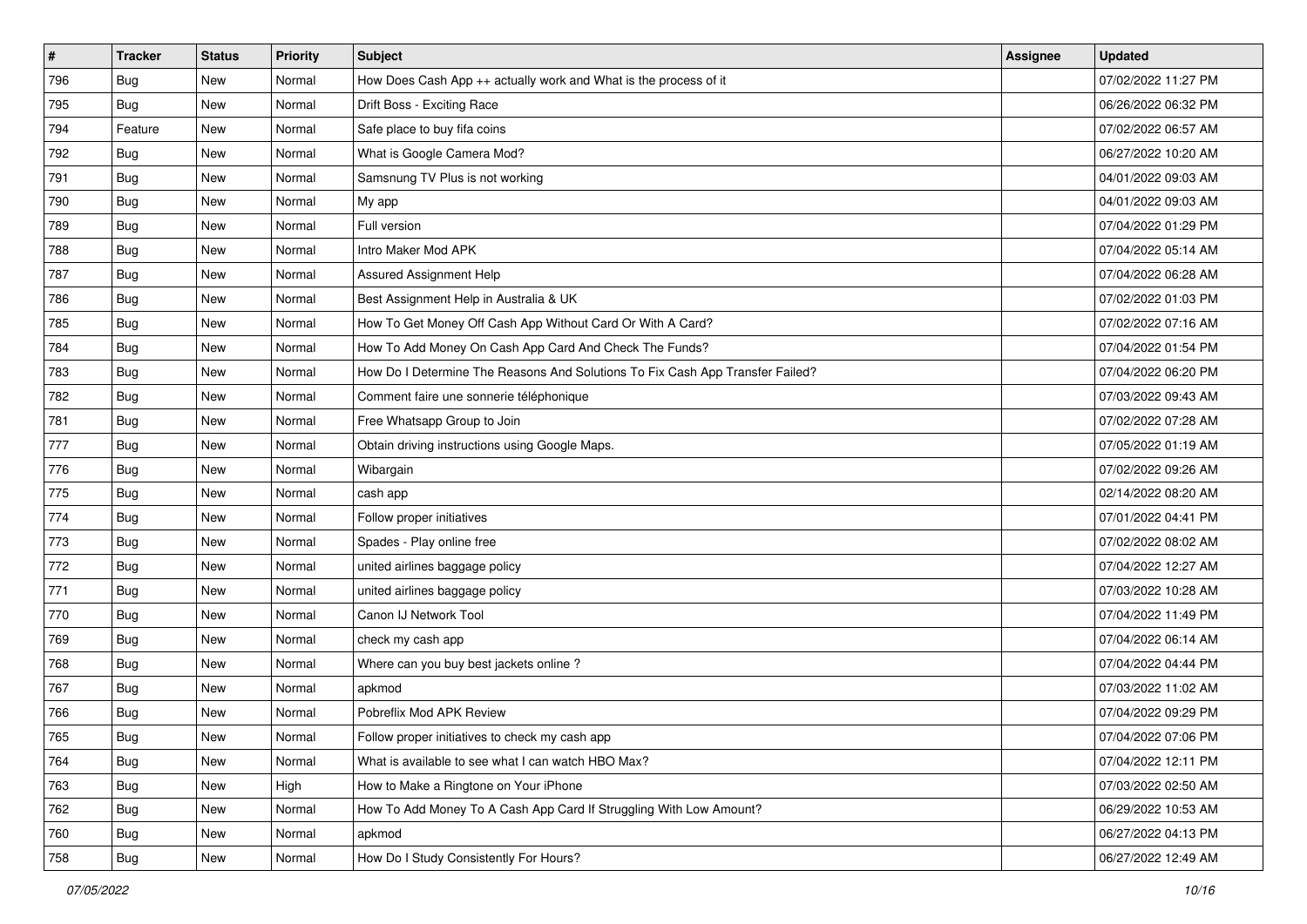| $\vert$ # | <b>Tracker</b> | <b>Status</b> | <b>Priority</b> | Subject                                                                                             | <b>Assignee</b> | <b>Updated</b>      |
|-----------|----------------|---------------|-----------------|-----------------------------------------------------------------------------------------------------|-----------------|---------------------|
| 757       | <b>Bug</b>     | New           | Normal          | Why Is Issue of Car Maintenance so Famous for the Consumers?                                        |                 | 04/01/2022 09:01 AM |
| 756       | Feature        | New           | Normal          | Your one-stop destination for the thesis writing service                                            |                 | 06/27/2022 05:46 PM |
| 754       | <b>Bug</b>     | New           | Normal          | Cómo descargar tonos gratis de teléfono celular                                                     |                 | 06/26/2022 01:56 PM |
| 753       | Bug            | New           | Normal          | onlineessaygrader                                                                                   |                 | 06/28/2022 05:55 AM |
| 752       | Bug            | New           | Normal          | Plagerism checker                                                                                   |                 | 06/26/2022 06:33 PM |
| 750       | <b>Bug</b>     | New           | Normal          | Create a Report Template                                                                            |                 | 07/04/2022 04:40 PM |
| 749       | <b>Bug</b>     | New           | Normal          | The Best Bubble Shooter Game for Android                                                            |                 | 06/26/2022 12:12 PM |
| 748       | <b>Bug</b>     | New           | Normal          | Il y a quelques façons d'obtenir des sonneries gratuites pour votre iPhone                          |                 | 06/26/2022 11:24 PM |
| 747       | <b>Bug</b>     | New           | Normal          | How to Install Tyflex Plus on Your Android Device                                                   |                 | 07/03/2022 07:14 PM |
| 744       | Bug            | New           | Normal          | <b>Pixel Survive</b>                                                                                |                 | 06/28/2022 05:13 AM |
| 743       | <b>Bug</b>     | New           | Normal          | They promote 'pixel art' contests and a 'game jam' related to the work and figure of Carlos Casares |                 | 06/28/2022 12:04 PM |
| 742       | Bug            | New           | Normal          | How Long Does Cash App Support Take To Respond For A Better Support?                                |                 | 07/04/2022 11:48 PM |
| 741       | <b>Bug</b>     | New           | Normal          | <b>Blockchain Technology Solutions</b>                                                              |                 | 06/26/2022 02:19 AM |
| 740       | Feature        | New           | Normal          | Online Thesis Help USA                                                                              |                 | 07/02/2022 03:17 PM |
| 739       | <b>Bug</b>     | New           | Normal          | law dissertation help                                                                               |                 | 06/27/2022 06:12 PM |
| 738       | <b>Bug</b>     | New           | Normal          | How Much Amount Do I Get Using The Referral Code For Cash App?                                      |                 | 06/27/2022 03:58 PM |
| 737       | <b>Bug</b>     | New           | Normal          | How Do I Talk To A Live Person At Facebook If Anything Is Doubtful?                                 |                 | 06/27/2022 09:59 PM |
| 736       | <b>Bug</b>     | New           | Normal          | I Want to Edit in My Website (transfer-factor.net) Unfortunately, Unable to Edit It                 |                 | 06/24/2022 07:32 AM |
| 735       | Bug            | New           | Normal          | A quick fix of how to get money back from cash app stocks                                           |                 | 07/04/2022 06:49 PM |
| 734       | <b>Bug</b>     | New           | Normal          | DR. STRANGE: Multiverse of Scheduling Madness!                                                      |                 | 06/28/2022 07:07 AM |
| 733       | Bug            | New           | Normal          | How does one go about getting a book deal?                                                          |                 | 06/28/2022 06:35 PM |
| 732       | Bug            | New           | Normal          | Get rectifications steps about why cash app transfer failed                                         |                 | 07/04/2022 12:38 PM |
| 731       | <b>Bug</b>     | New           | Normal          | Avail Of Cash App Customer Service If Unable To Down Cash App Mobile App?                           |                 | 06/25/2022 08:36 PM |
| 730       | <b>Bug</b>     | New           | Normal          | Canon IJ Network Tool                                                                               |                 | 06/26/2022 05:51 PM |
| 729       | Bug            | New           | Normal          | Canon IJ Network Tool                                                                               |                 | 06/28/2022 01:10 PM |
| 728       | <b>Bug</b>     | New           | Normal          | Will Cash App refund money if scammed? Hitches With Optimum Ease                                    |                 | 06/26/2022 06:15 AM |
| 726       | <b>Bug</b>     | New           | Normal          | Mobile Application Development Services                                                             |                 | 06/30/2022 08:49 PM |
| 725       | Feature        | New           | Normal          | What are memo writing services design                                                               |                 | 07/04/2022 10:27 AM |
| 724       | Bug            | New           | Normal          | Dial Chime Customer support number for a quick response                                             |                 | 07/04/2022 12:55 PM |
| 721       | <b>Bug</b>     | New           | Normal          | Cómo instalar un Mod Apk                                                                            |                 | 07/03/2022 04:55 PM |
| 720       | <b>Bug</b>     | New           | Normal          | How does Cash App Phone Number provide a quick treatment?                                           |                 | 07/04/2022 12:42 PM |
| 719       | <b>Bug</b>     | New           | Normal          | How Do I Send \$5000 Through Cash App Account With Ease?                                            |                 | 07/03/2022 02:41 PM |
| 717       | <b>Bug</b>     | New           | Normal          | Disney Plus Apk - Watch Movies and TV Shows on Your Device                                          |                 | 07/04/2022 05:53 PM |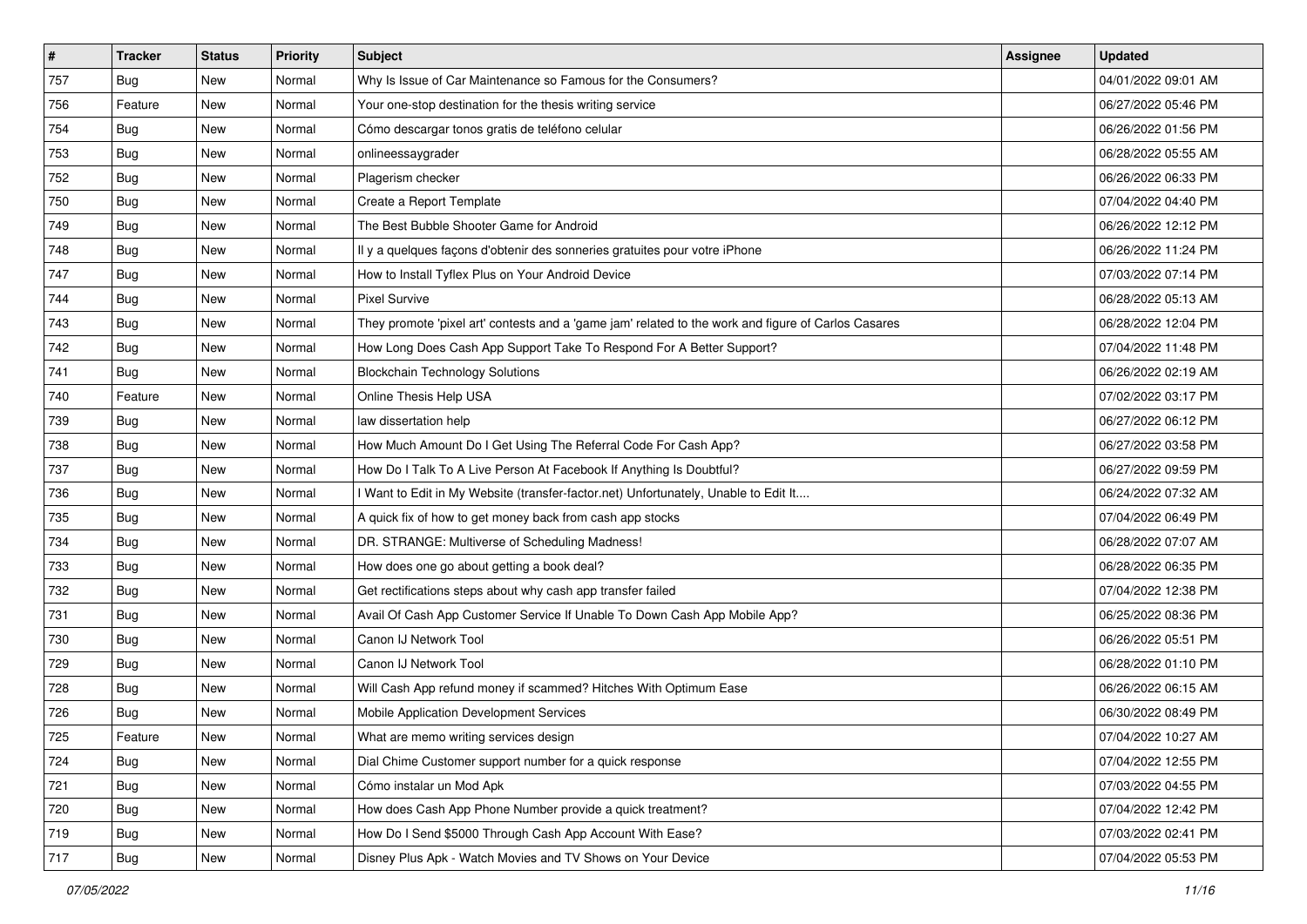| $\vert$ # | <b>Tracker</b> | <b>Status</b> | <b>Priority</b> | Subject                                                                      | Assignee | <b>Updated</b>      |
|-----------|----------------|---------------|-----------------|------------------------------------------------------------------------------|----------|---------------------|
| 716       | <b>Bug</b>     | New           | Normal          | La celebración de un BabyShower.                                             |          | 07/04/2022 08:36 AM |
| 715       | <b>Bug</b>     | New           | Normal          | Puppy Playtime Descargar gratis                                              |          | 07/02/2022 05:29 PM |
| 714       | Bug            | New           | Normal          | Cuevana 3 Premium - Enjoy Your Favorite Movies and TV Shows on Your Smart TV |          | 07/04/2022 08:46 PM |
| 712       | Bug            | New           | Normal          | Tips and Tricks                                                              |          | 07/04/2022 07:57 PM |
| 711       | Bug            | New           | Normal          | Human Fall Flat Apk Download                                                 |          | 07/01/2022 01:14 AM |
| 710       | <b>Bug</b>     | New           | Normal          | Take Necessary Assistance If You Are Unable Activate Cash App Card           |          | 07/04/2022 04:59 PM |
| 709       | Bug            | New           | Normal          | How To Load Cash App Card At Walmart Without Having To Face Any Hassle?      |          | 07/02/2022 09:51 PM |
| 708       | <b>Bug</b>     | New           | Normal          | Efficient ways to proceed with the cash app dispute process?                 |          | 06/29/2022 10:24 AM |
| 706       | <b>Bug</b>     | New           | Normal          | How Can You Cancel A Cash App Payment Without Any Prior Information?         |          | 06/26/2022 09:13 AM |
| 705       | <b>Bug</b>     | New           | Normal          | wuxiaworld                                                                   |          | 07/04/2022 10:20 AM |
| 704       | <b>Bug</b>     | New           | Normal          | Reach support team of Chime Customer Service for instant help                |          | 07/03/2022 12:04 AM |
| 703       | <b>Bug</b>     | New           | Normal          | For real-time help, dial Facebook customer service number                    |          | 07/02/2022 07:08 PM |
| 702       | <b>Bug</b>     | New           | Normal          | Avail Chime Customer Service to know How To Get Chime Bank Statement         |          | 07/04/2022 05:58 AM |
| 701       | <b>Bug</b>     | New           | Normal          | Why Law Essay Helper UK is Necessary?                                        |          | 07/03/2022 11:15 AM |
| 700       | <b>Bug</b>     | New           | Normal          | Cómo descargar Poppy Playtime                                                |          | 04/01/2022 09:30 AM |
| 699       | <b>Bug</b>     | New           | Normal          | Would you be able to utilize Cash App Twitch?                                |          | 07/04/2022 06:49 PM |
| 698       | Feature        | New           | Normal          | Connect with cash app representative to ask about cash app flip scam         |          | 06/26/2022 11:24 AM |
| 697       | Bug            | New           | Normal          | How to Descargar Pura TV For Android                                         |          | 07/02/2022 11:53 AM |
| 696       | Bug            | New           | Normal          | How to Install the TuMangaOnline App                                         |          | 07/04/2022 06:57 AM |
| 695       | <b>Bug</b>     | New           | Normal          | Refer Listas IPTV Apk                                                        |          | 07/04/2022 02:19 AM |
| 693       | Feature        | New           | Normal          | How To Get My Money Back From The Cash App To Your Wallet?                   |          | 07/04/2022 05:41 PM |
| 692       | Bug            | New           | Normal          | Esports 888b                                                                 |          | 07/02/2022 11:10 AM |
| 691       | Bug            | <b>New</b>    | Normal          | tea garden dublin                                                            |          | 04/01/2022 09:31 AM |
| 690       | <b>Bug</b>     | New           | Normal          | campervan hire                                                               |          | 07/02/2022 07:35 AM |
| 689       | Bug            | New           | Normal          | How to use twitch.tv/activate?                                               |          | 07/04/2022 12:58 PM |
| 688       | <b>Bug</b>     | New           | Normal          | How to use twitch.tv/activate?                                               |          | 07/03/2022 01:23 AM |
| 687       | <b>Bug</b>     | New           | Normal          | How to use twitch.tv/activate?                                               |          | 07/04/2022 11:40 PM |
| 686       | Bug            | New           | Normal          | Welcome To The Most Demandable Mahipalpur Escorts Agency                     |          | 07/03/2022 07:46 PM |
| 684       | <b>Bug</b>     | New           | Normal          | Difference between paper map and online map                                  |          | 07/04/2022 05:03 AM |
| 683       | Feature        | New           | Normal          | Game creation                                                                |          | 07/04/2022 05:02 PM |
| 682       | <b>Bug</b>     | New           | Normal          | Does Facebook customer service live chat allow to speak with someone?        |          | 07/03/2022 03:46 AM |
| 681       | Feature        | New           | High            | Online Class                                                                 |          | 07/04/2022 03:19 AM |
| 680       | Feature        | New           | Normal          | Word Jewels 2                                                                |          | 07/03/2022 07:30 PM |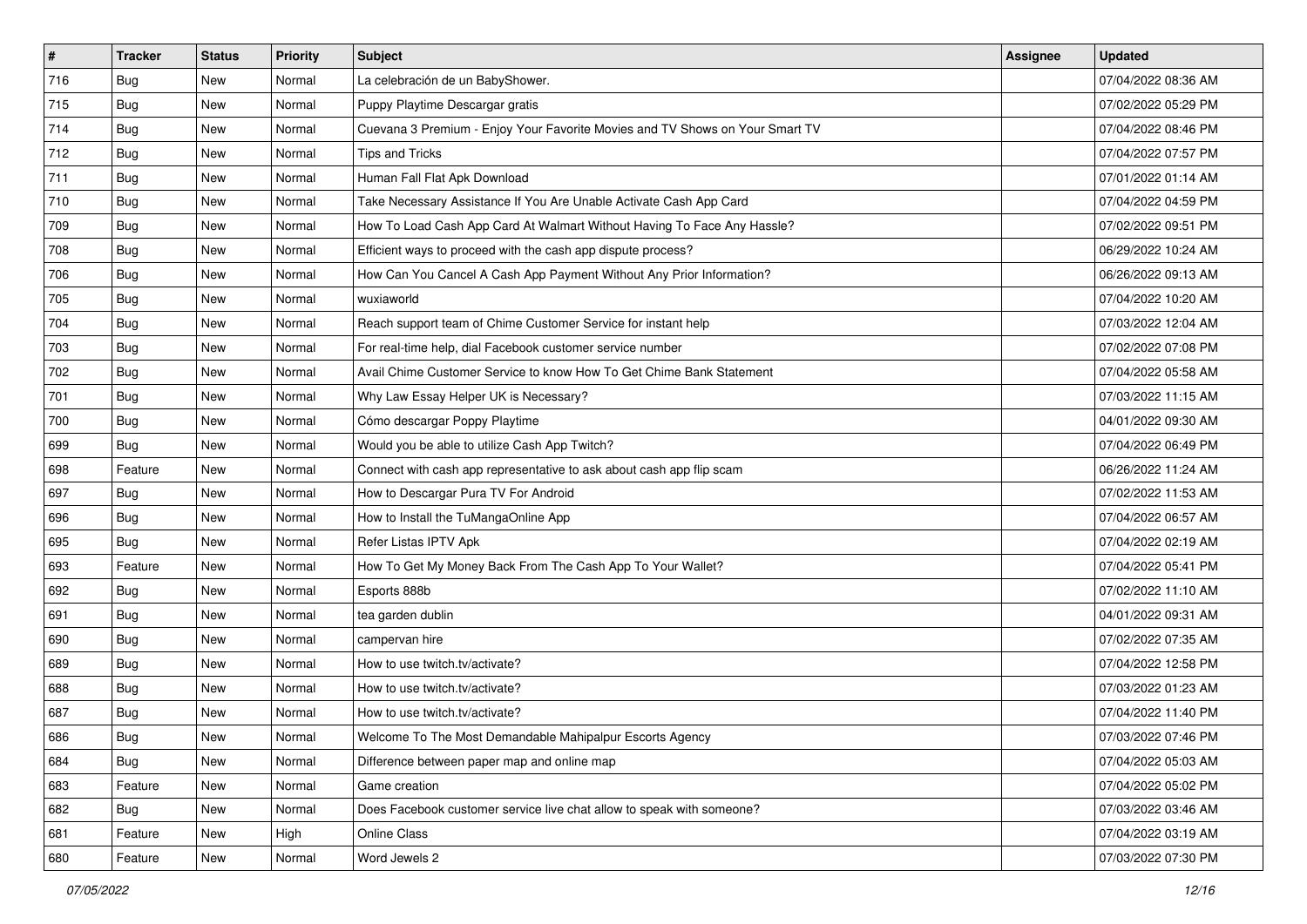| $\sharp$ | <b>Tracker</b> | <b>Status</b> | <b>Priority</b> | <b>Subject</b>                                                        | <b>Assignee</b> | <b>Updated</b>      |
|----------|----------------|---------------|-----------------|-----------------------------------------------------------------------|-----------------|---------------------|
| 679      | <b>Bug</b>     | New           | Normal          | Word Finder helps you to play word games better                       |                 | 04/01/2022 09:34 AM |
| 678      | <b>Bug</b>     | New           | Normal          | How to be a winner in buidnow gg                                      |                 | 07/02/2022 01:45 PM |
| 677      | Bug            | New           | Normal          | Logo Design Services Near Me                                          |                 | 07/05/2022 12:15 AM |
| 676      | <b>Bug</b>     | New           | Normal          | Does Facebook customer service live chat allow to speak with someone? |                 | 04/01/2022 09:39 AM |
| 675      | Bug            | New           | Normal          | What Are Smart Tactics To Fix Cash App Transfer Failed Hurdles?       |                 | 06/27/2022 09:51 AM |
| 673      | <b>Bug</b>     | New           | Normal          | Learn the basics of pixel art - Clear grid                            |                 | 07/01/2022 01:56 PM |
| 672      | Bug            | New           | Normal          | The easiest way to delete ringtones on iPhone                         |                 | 07/04/2022 01:22 PM |
| 670      | <b>Bug</b>     | New           | Normal          | JTWhatsApp Apk - The New and Improved WhatsApp                        |                 | 07/04/2022 03:20 PM |
| 669      | Feature        | New           | Normal          | Nursing Assignment Help                                               |                 | 07/02/2022 05:58 PM |
| 668      | Bug            | New           | Normal          | Get to know Cash App Refund Process here                              |                 | 06/29/2022 07:21 AM |
| 667      | <b>Bug</b>     | New           | Normal          | What Is a Ringtone?                                                   |                 | 07/04/2022 09:55 AM |
| 666      | <b>Bug</b>     | New           | Normal          | 470+ pages à colorier de Noël                                         |                 | 07/02/2022 05:51 AM |
| 665      | Feature        | New           | Normal          | Look for a dedicated help with finance assignment                     |                 | 07/01/2022 07:46 PM |
| 664      | Bug            | New           | Normal          | Tea TV Apk Download - The Best Way to Watch Movies Offline            |                 | 07/03/2022 03:24 PM |
| 662      | Bug            | New           | Normal          | Oreo TV Download - The Easiest Way to Watch Live TV                   |                 | 07/03/2022 01:01 PM |
| 661      | Bug            | New           | Normal          | Turbo VPN MOD APK Download                                            |                 | 07/03/2022 05:34 AM |
| 660      | <b>Bug</b>     | New           | Normal          | Anchovies Nutrition Facts And Health Benefits                         |                 | 04/01/2022 09:40 AM |
| 659      | Bug            | New           | Normal          | Olive Oil Properties And Health Benefits                              |                 | 07/04/2022 06:06 PM |
| 658      | <b>Bug</b>     | New           | Normal          | <b>Watermelon Nutrition Facts And Health Benefits</b>                 |                 | 07/04/2022 09:16 PM |
| 657      | Bug            | New           | Normal          | Coconut Nutrition Facts And Health Benefits                           |                 | 07/04/2022 11:24 AM |
| 656      | <b>Bug</b>     | New           | Normal          | Kiwi Nutrition Facts And Health Benefits                              |                 | 07/02/2022 03:44 PM |
| 655      | Bug            | New           | Normal          | <b>Eggplant Health Benefits</b>                                       |                 | 07/03/2022 02:18 AM |
| 654      | Feature        | New           | Normal          | Peach Health Benefits                                                 |                 | 07/02/2022 05:52 AM |
| 653      | <b>Bug</b>     | New           | Normal          | Jujube (Jinjoles): Properties And Health Benefits                     |                 | 07/02/2022 08:17 PM |
| 652      | Bug            | New           | Normal          | Sesame Health Benefits                                                |                 | 07/03/2022 12:28 PM |
| 651      | <b>Bug</b>     | New           | Normal          | Salmon Health Benefits                                                |                 | 07/02/2022 12:54 PM |
| 650      | <b>Bug</b>     | New           | Normal          | <b>Cherries Health Benefits</b>                                       |                 | 07/01/2022 03:20 PM |
| 649      | Feature        | New           | Normal          | Pear Health Benefits                                                  |                 | 07/04/2022 03:45 PM |
| 648      | Feature        | New           | Normal          | Plum Health Benefits                                                  |                 | 07/02/2022 01:06 PM |
| 647      | Feature        | New           | Normal          | <b>Cranberry Health Benefits</b>                                      |                 | 07/02/2022 10:13 AM |
| 646      | Feature        | New           | Normal          | Collaborative Research Group                                          |                 | 06/29/2022 09:46 AM |
| 645      | <b>Bug</b>     | New           | Normal          | thong tin chinh xac nhat hom nay                                      |                 | 07/02/2022 10:14 AM |
| 644      | <b>Bug</b>     | New           | Normal          | <b>TeaTV App Review</b>                                               |                 | 06/27/2022 11:47 AM |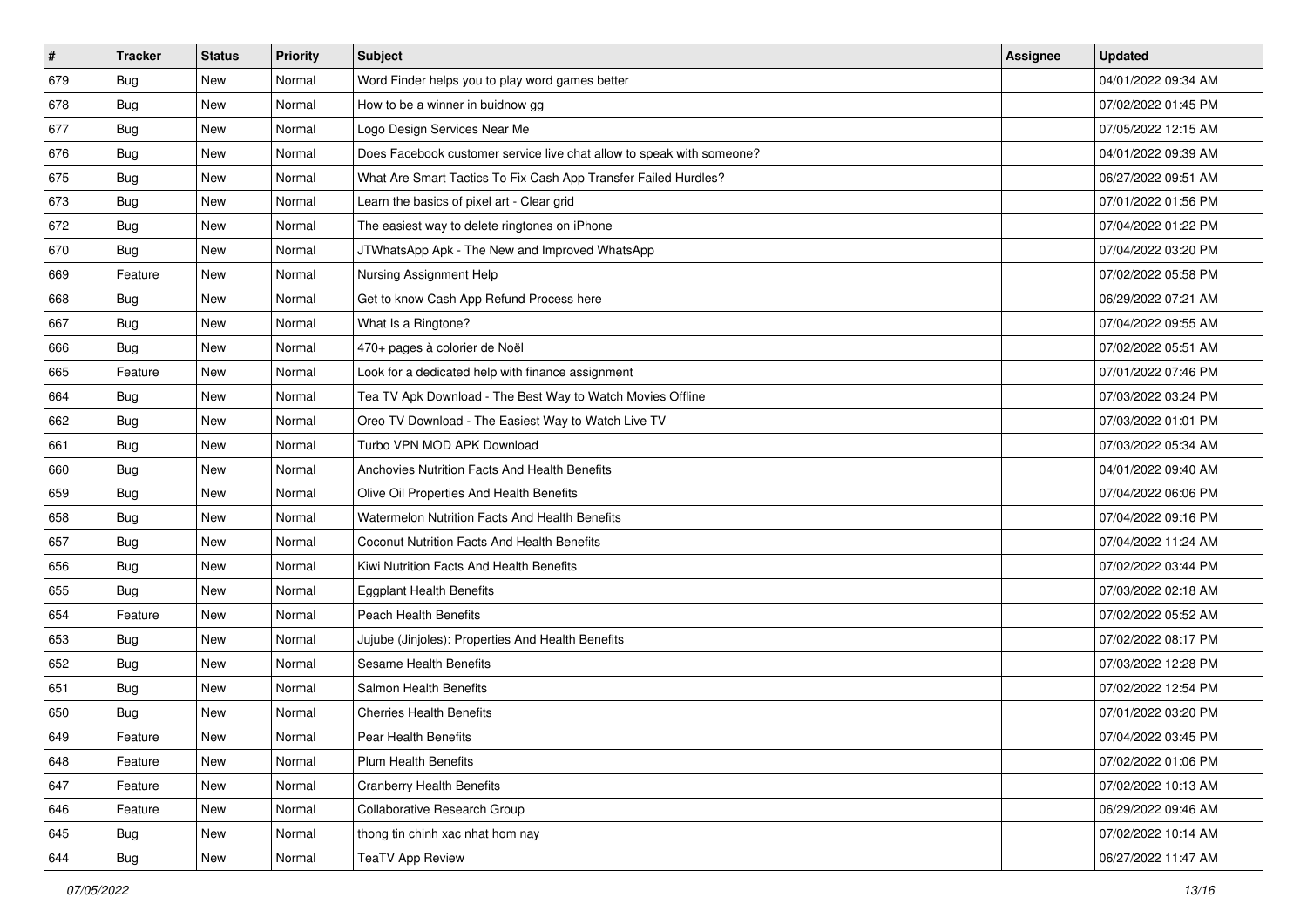| $\vert$ # | <b>Tracker</b> | <b>Status</b> | <b>Priority</b> | Subject                                                                          | <b>Assignee</b> | <b>Updated</b>      |
|-----------|----------------|---------------|-----------------|----------------------------------------------------------------------------------|-----------------|---------------------|
| 643       | <b>Bug</b>     | New           | Normal          | Oreo TV Apk Download                                                             |                 | 07/02/2022 12:05 PM |
| 642       | <b>Bug</b>     | New           | Normal          | thong tin thoi tiet ngay hom nay                                                 |                 | 07/04/2022 12:09 AM |
| 641       | <b>Bug</b>     | New           | Normal          | Get Best Economics Dissertation Writing Service                                  |                 | 06/25/2022 10:04 AM |
| 640       | Bug            | New           | Normal          | play game with me                                                                |                 | 07/03/2022 03:41 PM |
| 639       | Bug            | New           | Normal          | thong tin chinh xac                                                              |                 | 07/04/2022 03:54 AM |
| 638       | <b>Bug</b>     | New           | Normal          | Run 3 game                                                                       |                 | 07/04/2022 09:49 PM |
| 637       | Feature        | New           | Normal          | Why do the Outlook rules not work in my account?                                 |                 | 07/02/2022 06:55 AM |
| 636       | <b>Bug</b>     | New           | Normal          | What is the most popular furniture color?                                        |                 | 07/04/2022 08:31 PM |
| 635       | <b>Bug</b>     | New           | Normal          | Buy Steroids Online with OurMedicnes.com   Best Quality Steroids                 |                 | 07/04/2022 04:39 PM |
| 634       | Bug            | New           | Normal          | Buy Vidalista Tablets (Tadalafil) at [\$25 OFF + Free Shipping] Vidalistatablets |                 | 07/04/2022 02:31 AM |
| 633       | <b>Bug</b>     | New           | Normal          | How i can i solve my issue                                                       |                 | 04/01/2022 09:38 AM |
| 632       | Bug            | New           | Normal          | CheapestMedsShop   100% Safe Medicines Online in UK & AUS.                       |                 | 07/02/2022 05:41 AM |
| 631       | <b>Bug</b>     | New           | Normal          | How Can I Load Cash App Card at Walmart straight away?                           |                 | 06/26/2022 04:07 PM |
| 630       | <b>Bug</b>     | New           | Normal          | How Can I Load Cash App Card at Walmart straight away?                           |                 | 06/26/2022 12:04 AM |
| 629       | <b>Bug</b>     | New           | Normal          | How Can I Load Cash App Card at Walmart straight away?                           |                 | 07/03/2022 11:06 PM |
| 628       | <b>Bug</b>     | New           | Normal          | CV reviewing services!                                                           |                 | 07/04/2022 11:33 PM |
| 627       | <b>Bug</b>     | New           | Normal          | <b>HELO</b>                                                                      |                 | 07/04/2022 04:25 AM |
| 625       | Bug            | New           | Normal          | The best free online driving directions tool                                     |                 | 04/01/2022 09:28 AM |
| 624       | Bug            | New           | Normal          | Use go with the Driving Directions for your go                                   |                 | 07/03/2022 10:13 AM |
| 623       | Bug            | New           | Normal          | Listen to online radio stations for mobile phones                                |                 | 07/03/2022 09:22 PM |
| 622       | Bug            | New           | Normal          | CheapestMedsShop   100% Safe Medicines Online in UK & AUS.                       |                 | 07/04/2022 10:26 PM |
| 621       | <b>Bug</b>     | New           | Normal          | Buy All Modafinil & Armodafinil Tablets @Buy Modafinil US                        |                 | 07/03/2022 06:05 AM |
| 620       | <b>Bug</b>     | New           | Normal          | Viagra Meds: Fastest & Quick Delivery On Your Doorstep - USA                     |                 | 06/28/2022 04:33 AM |
| 619       | <b>Bug</b>     | New           | Normal          | Online Trusted Medicine Store in US for Health - Genericmedsupply                |                 | 07/02/2022 07:04 PM |
| 618       | <b>Bug</b>     | New           | Normal          | Buy Steroids Online with OurMedicnes.com   Best Quality Steroids                 |                 | 07/04/2022 12:08 PM |
| 617       | <b>Bug</b>     | New           | Normal          | Buy Vidalista Tablets (Tadalafil) at [\$25 OFF + Free Shipping] Vidalistatablets |                 | 07/03/2022 12:57 PM |
| 616       | <b>Bug</b>     | New           | Normal          | Buy Anavar Tablets   Anavar For Sale in USA, UK & Australia                      |                 | 07/03/2022 10:14 PM |
| 615       | Bug            | New           | Normal          | CheapestMedsShop   100% Safe Medicines Online in USA UK & AUS.                   |                 | 07/03/2022 01:09 AM |
| 614       | Bug            | New           | Normal          | Como baixar o MOD APK no celular                                                 |                 | 07/02/2022 08:53 PM |
| 613       | <b>Bug</b>     | New           | Normal          | Buy Aspadol 100mg Tab Online in US, UK, AU   Erospharmacy                        |                 | 07/04/2022 02:06 AM |
| 612       | Bug            | New           | Normal          | Luxury Slingshot Rental                                                          |                 | 07/04/2022 12:31 AM |
| 611       | Feature        | New           | Normal          | Buy All Modafinil & Armodafinil Tablets @Buy Modafinil US                        |                 | 07/04/2022 03:51 PM |
| 610       | Feature        | New           | Normal          | CheapestMedsShop 100% Safe Medicines Online in USA UK & AUS.                     |                 | 07/04/2022 06:12 PM |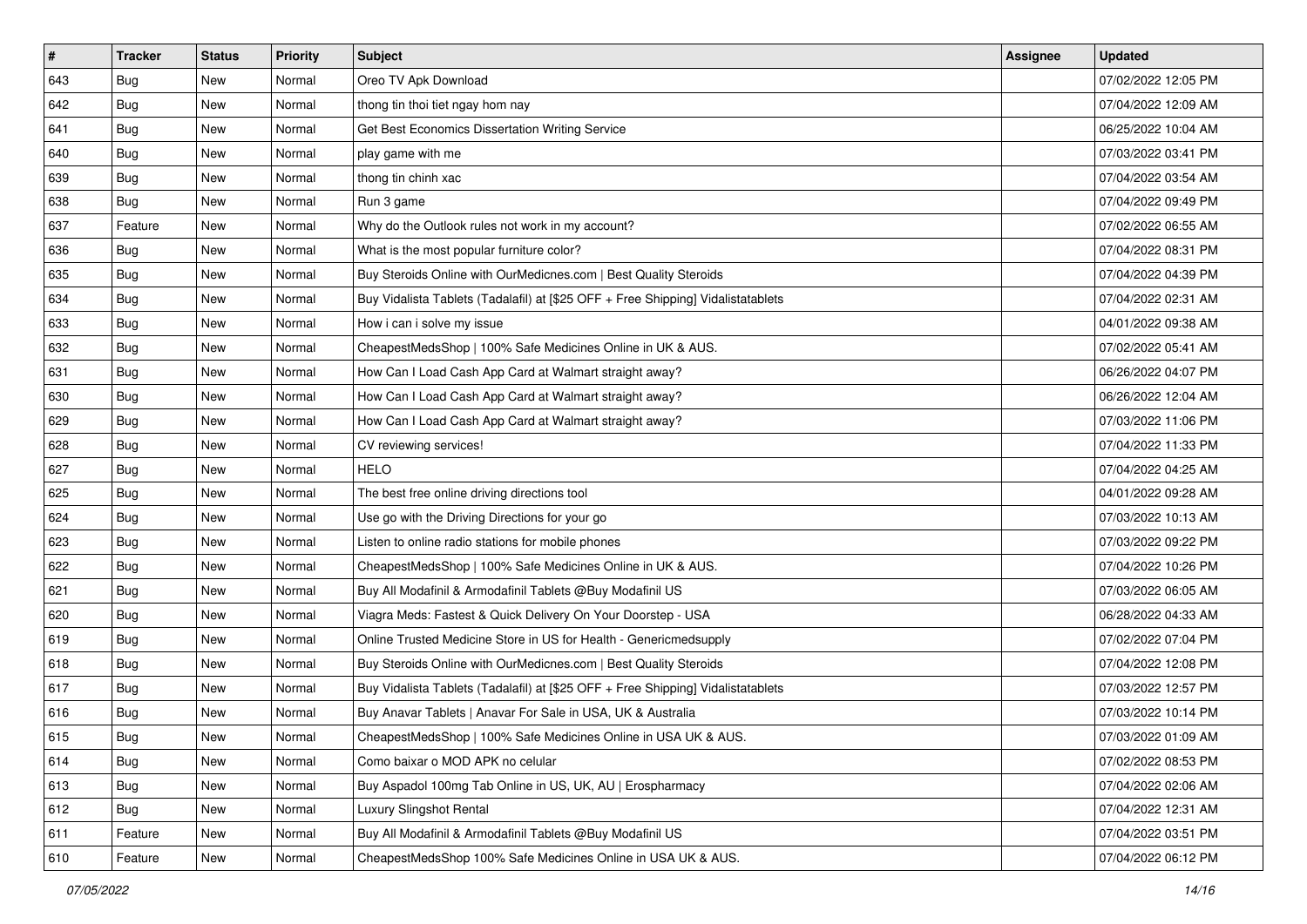| $\sharp$ | <b>Tracker</b> | <b>Status</b> | <b>Priority</b> | Subject                                                                                                                                                                                                                                                               | <b>Assignee</b> | <b>Updated</b>      |
|----------|----------------|---------------|-----------------|-----------------------------------------------------------------------------------------------------------------------------------------------------------------------------------------------------------------------------------------------------------------------|-----------------|---------------------|
| 609      | Bug            | New           | High            | Online Trusted Medicine Store in US for Health - Genericmedsupply                                                                                                                                                                                                     |                 | 07/01/2022 09:20 AM |
| 608      | Feature        | <b>New</b>    | Normal          | How To Do Hotmail Password Reset Without Phone Number?                                                                                                                                                                                                                |                 | 06/28/2022 07:39 AM |
| 607      | Bug            | New           | Normal          | Vex 5                                                                                                                                                                                                                                                                 |                 | 06/27/2022 11:24 PM |
| 605      | Feature        | <b>New</b>    | Normal          | What will the future of logo design be like?                                                                                                                                                                                                                          |                 | 07/04/2022 04:20 AM |
| 604      | Bug            | <b>New</b>    | Normal          | <b>Idle Game Online</b>                                                                                                                                                                                                                                               |                 | 07/03/2022 01:49 PM |
| 603      | <b>Bug</b>     | New           | Normal          | Premiere gratuito da lista de IPTV                                                                                                                                                                                                                                    |                 | 07/04/2022 01:09 AM |
| 600      | Bug            | <b>New</b>    | Normal          | Play Store Pro                                                                                                                                                                                                                                                        |                 | 07/03/2022 12:51 AM |
| 599      | Bug            | New           | Normal          | Do you know how to delete cash app account from your computer?                                                                                                                                                                                                        |                 | 07/04/2022 09:12 AM |
| 598      | <b>Bug</b>     | <b>New</b>    | Normal          | Universo s / f Download                                                                                                                                                                                                                                               |                 | 07/02/2022 08:36 PM |
| 597      | <b>Bug</b>     | <b>New</b>    | Normal          | Universo s / f Download                                                                                                                                                                                                                                               |                 | 06/29/2022 08:19 PM |
| 596      | <b>Bug</b>     | New           | Normal          | Kids Games                                                                                                                                                                                                                                                            |                 | 06/27/2022 04:08 AM |
| 595      | <b>Bug</b>     | New           | Normal          | RFM Online - une révolution dans la gestion de l'identité numérique                                                                                                                                                                                                   |                 | 07/04/2022 08:30 AM |
| 594      | Feature        | <b>New</b>    | Normal          | How does research proposal help online make it easy for me?                                                                                                                                                                                                           |                 | 07/02/2022 03:15 PM |
| 593      | <b>Bug</b>     | New           | Normal          | Eiffel Spark Ultimate C2 SN series is a fully synthetic range of advanced performance engine oils blended in high<br>performance fully synthetic (PAO - polyalphaolefin) basestocks fortified with advanced technology additive system,<br>specifically formulated to |                 | 07/05/2022 01:19 AM |
| 592      | Bug            | New           | Normal          | Deezer Premium APK - Baixe músicas de qualquer lugar do mundo de graça                                                                                                                                                                                                |                 | 07/04/2022 10:43 AM |
| 591      | Bug            | <b>New</b>    | Normal          | How To Find Facebook Modifications For Your Spotify Premium Apk?                                                                                                                                                                                                      |                 | 07/01/2022 05:19 AM |
| 590      | <b>Bug</b>     | New           | Normal          | Follow proper initiatives to check my cash app card balance:                                                                                                                                                                                                          |                 | 07/03/2022 11:23 PM |
| 589      | <b>Bug</b>     | <b>New</b>    | Normal          | How can I get the cash app phone number of customer support?                                                                                                                                                                                                          |                 | 06/30/2022 12:20 AM |
| 588      | Bug            | <b>New</b>    | Normal          | YouTube Vanced Apk Manager App - Como instalá-lo                                                                                                                                                                                                                      |                 | 06/28/2022 10:56 PM |
| 587      | <b>Bug</b>     | New           | Normal          | Why Picsart Pro Offers Great Features                                                                                                                                                                                                                                 |                 | 07/04/2022 07:08 PM |
| 586      | <b>Bug</b>     | <b>New</b>    | Normal          | Best Modifications For Your Mobile Phone                                                                                                                                                                                                                              |                 | 07/04/2022 11:55 AM |
| 585      | <b>Bug</b>     | New           | Normal          | What is cash app help number?                                                                                                                                                                                                                                         |                 | 06/26/2022 06:21 PM |
| 584      | <b>Bug</b>     | New           | Normal          | Want the cash app customer service number to check balance?                                                                                                                                                                                                           |                 | 07/02/2022 07:36 PM |
| 583      | Bug            | <b>New</b>    | High            | Need the Cash app customer service phone number?                                                                                                                                                                                                                      |                 | 07/03/2022 10:09 PM |
| 581      | <b>Bug</b>     | New           | Normal          | E-Learning Course Help                                                                                                                                                                                                                                                |                 | 07/04/2022 09:23 AM |
| 577      | <b>Bug</b>     | <b>New</b>    | Normal          | Follow these easy steps to make Admiral Casino Login                                                                                                                                                                                                                  |                 | 07/03/2022 01:14 PM |
| 576      | Bug            | New           | Normal          | So laden Sie ein Instagram-Bild herunter                                                                                                                                                                                                                              |                 | 06/30/2022 06:17 PM |
| 574      | <b>Bug</b>     | New           | Normal          | How to fix the Epson printer offline issue due to a wired connection?                                                                                                                                                                                                 |                 | 06/29/2022 10:23 AM |
| 573      | <b>Bug</b>     | New           | Normal          | Experimente lo mejor en la aplicación Apk de juegos gratis                                                                                                                                                                                                            |                 | 07/03/2022 10:36 AM |
| 568      | <b>Bug</b>     | New           | Normal          | Instale a versão mais recente do YouTube Premium                                                                                                                                                                                                                      |                 | 07/03/2022 04:10 PM |
| 567      | <b>Bug</b>     | New           | Normal          | Singapore assignment help                                                                                                                                                                                                                                             |                 | 07/04/2022 12:32 PM |
| 566      | <b>Bug</b>     | New           | Normal          | Kinemaster Pro Download - los App Review                                                                                                                                                                                                                              |                 | 04/01/2022 09:27 AM |